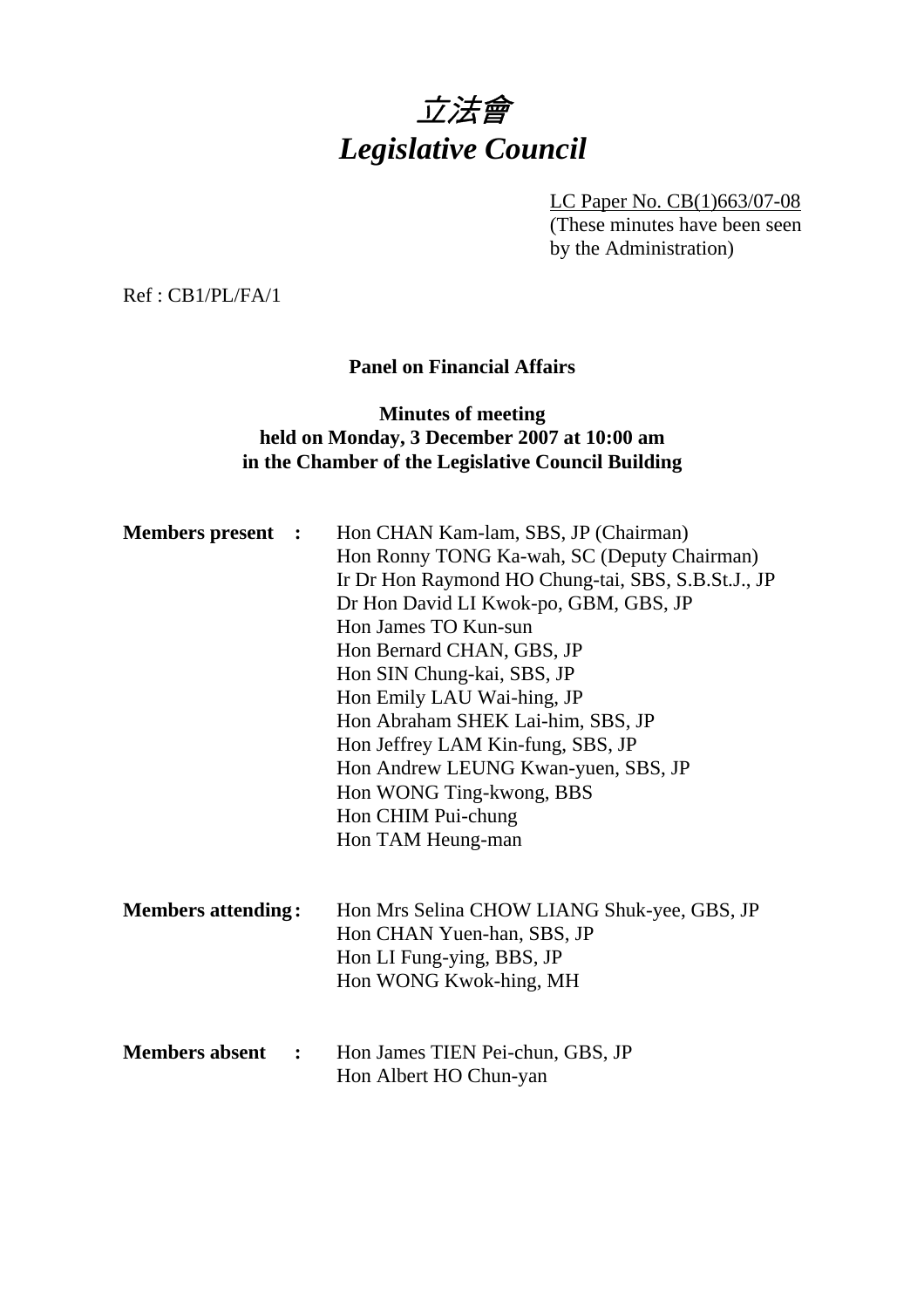| <b>Public officers</b><br>attending | : $\hfill \blacksquare$ | <u>Agenda Item IV</u>                                                 |
|-------------------------------------|-------------------------|-----------------------------------------------------------------------|
|                                     |                         | Mr John C TSANG, JP<br><b>Financial Secretary</b>                     |
|                                     |                         | Mr KC KWOK, BBS, JP<br><b>Government Economist</b>                    |
|                                     |                         | Mr Freely K CHENG<br>Administrative Assistant to Financial Secretary  |
|                                     |                         | <u>Agenda Item V</u>                                                  |
|                                     |                         | <b>Hong Kong Monetary Authority</b>                                   |
|                                     |                         | Mr Raymond LI, JP<br><b>Executive Director (Banking Development)</b>  |
|                                     |                         | Mr Arthur YUEN, JP<br><b>Executive Director (Banking Supervision)</b> |
| <b>Attendance by</b><br>invitation  | : $\hfill \blacksquare$ | <b>Octopus Cards Limited</b>                                          |
|                                     |                         | Ms Prudence CHAN<br><b>Chief Executive Officer</b>                    |
|                                     |                         | Mr Terry HO<br><b>Finance Director</b>                                |
|                                     |                         | EPS Company (Hong Kong) Limited                                       |
|                                     |                         | Mr Raymond SO<br><b>General Manager</b>                               |
|                                     |                         | Mr Cary POON<br><b>Product Development Manager</b>                    |
| <b>Clerk in attendance:</b>         |                         | Miss Polly YEUNG<br>Chief Council Secretary (1)5                      |
| <b>Staff in attendance:</b>         |                         | Ms Pauline NG<br><b>Assistant Secretary General 1</b>                 |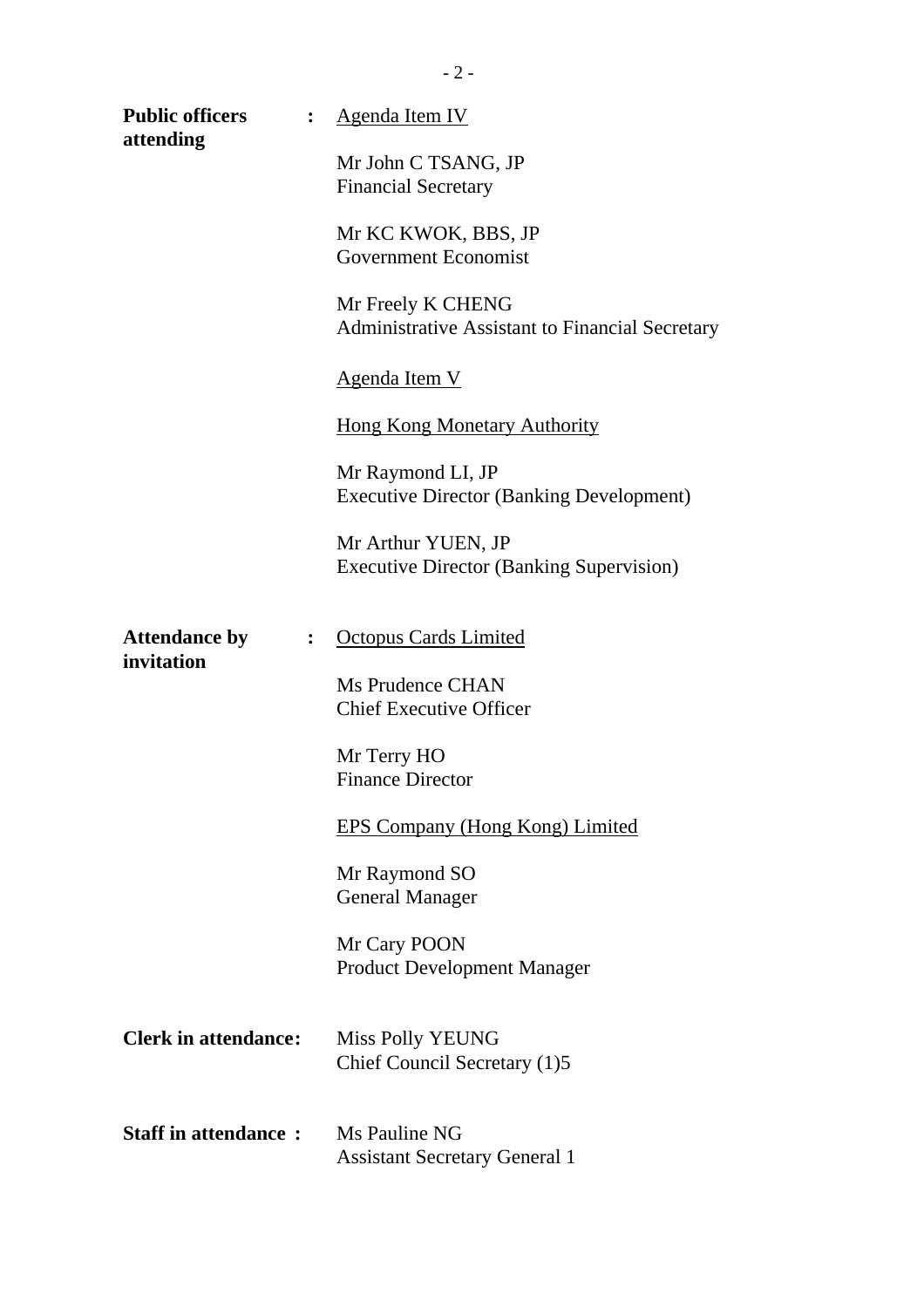Mr KAU Kin-wah Assistant Legal Adviser 6 (Agenda Item II)

Ms Rosalind MA Senior Council Secretary (1)8

Ms Annette LAM Senior Council Secretary (1)3

Ms Sharon CHAN Legislative Assistant (1)8

#### Action

### **I. Confirmation of minutes of meeting and matters arising**

 $(LC$  Paper No.  $CB(1)335/07-08$  — Minutes of special meeting on 12 October 2007)

The minutes of the special meeting held on 12 October 2007 were confirmed.

#### **II. Information papers issued since the last meeting**

2. Members noted that no information papers had been issued since the last meeting.

#### **III. Date of next meeting and items for discussion**

 $(LC$  Paper No.  $CB(1)331/07-08(01)$  — List of outstanding items for discussion

LC Paper No.  $CB(1)331/07-08(02)$  — List of follow-up actions)

#### Regular meeting in January 2008

3. Members agreed that the following items be scheduled for discussion at the next regular meeting to be held on Monday, 7 January 2008 at 10:45 am:

- (a) Congestion in securities trading networks; and
- (b) Investor Participant Accounts administered by the Hong Kong Securities Clearing Company Limited.

Regular meeting in February 2008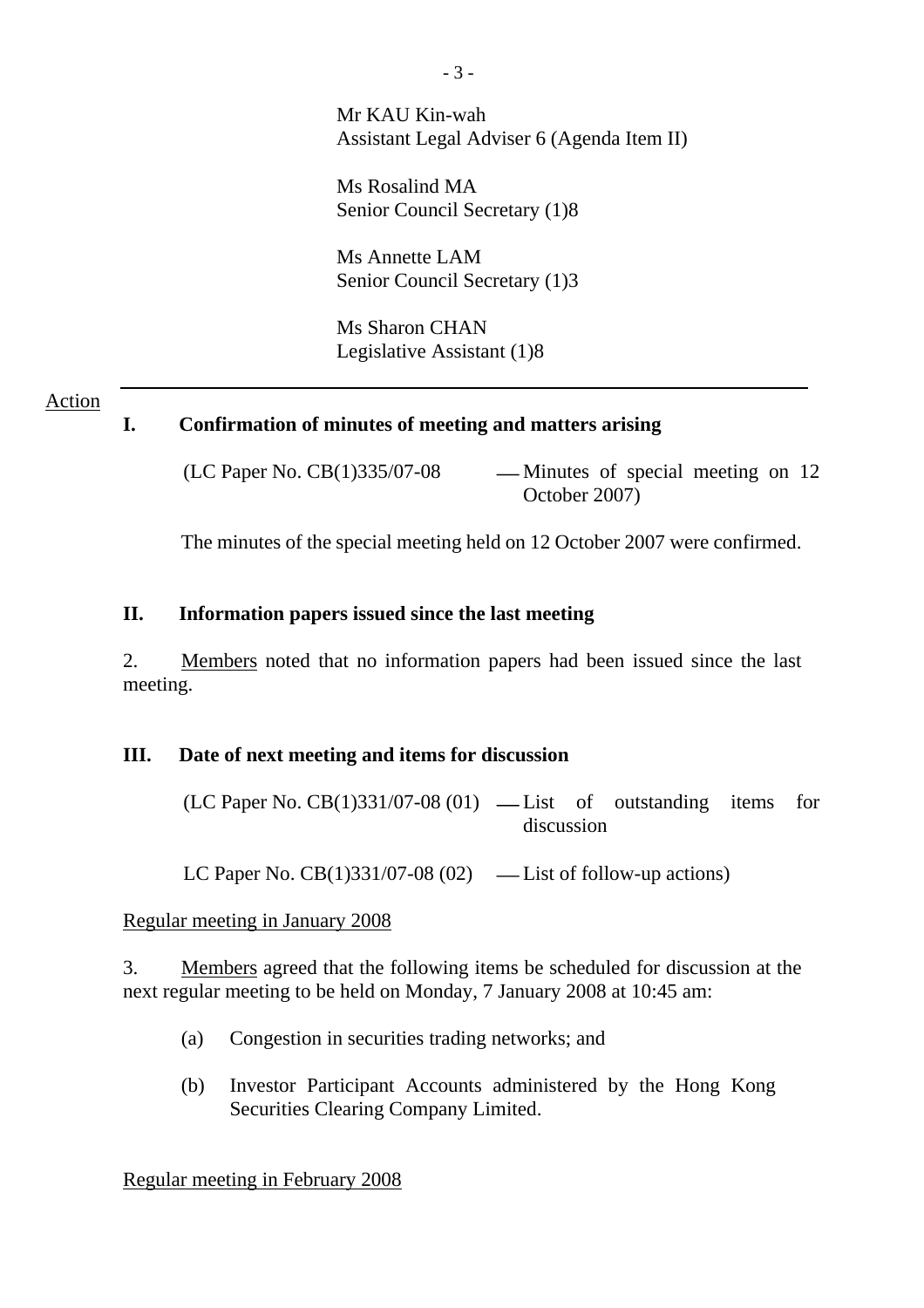4. The Chairman advised that in line with the normal practice, the Chief Executive of the Hong Kong Monetary Authority (CE/HKMA) would brief the Panel on the work of HKMA at the Panel meeting in February 2008. However, HKMA had notified the Secretariat that Mr Joseph YAM, CE/HKMA would not be able to attend the Panel meeting originally scheduled for 1 February 2008 as he would not be in Hong Kong on that day. The Chairman suggested and members agreed that the regular meeting for February 2008 be re-scheduled to be held on Tuesday, 29 January 2008 to facilitate Mr YAM's attendance.

5. In the light of the recent active residential property market and the increase in transactions, the Chairman proposed that HKMA/the Administration be invited to brief the Panel on the background, intended objective(s) and the implementation and application of the 70% mortgage rule adopted by the banking sector, as well as the circumstances, if any, under which the said rule could be relaxed. He suggested that the item be scheduled for discussion at the Panel meeting on 29 January 2008. Members present at the meeting raised no objection to the Chairman's proposal.

(*Post-meeting note*: Members were informed of the re-scheduling of meeting for February 2008 to 29 January 2008, and the advancing of the starting time of the meeting to 10:00 am for discussion of the items on the agenda vide LC Paper No. CB(1)382/07-08 on 5 December 2007.)

6. Ms Emily LAU referred to her proposal for the Panel to discuss the subject on the appointment and tenure of office of the Monetary Authority and enquired whether arrangement could be made for discussion of the subject at the meeting on 29 January 2008. The Chairman said that the Secretariat had liaised with the office of the Financial Secretary (FS) on the meeting arrangement and had been advised that as FS was under a tight schedule for the preparation of the 2008-2009 Budget, he would not be able to attend the Panel's meeting in January or February 2008. Nevertheless, the item would continue to be placed in the Panel's list of outstanding items for discussion and the Secretariat would continue to liaise with FS's office on his availability to meet with the Panel.

### **IV. Briefing by the Financial Secretary on Hong Kong's latest overall economic situation**

 $(LC$  Paper No.  $CB(1)268/07-08$  — Third Quarter Economic Report 2007 and the press release LC Paper No.  $CB(1)331/07-08(03)$  — Administration's paper on recent situation and near-term outlook for

the Hong Kong economy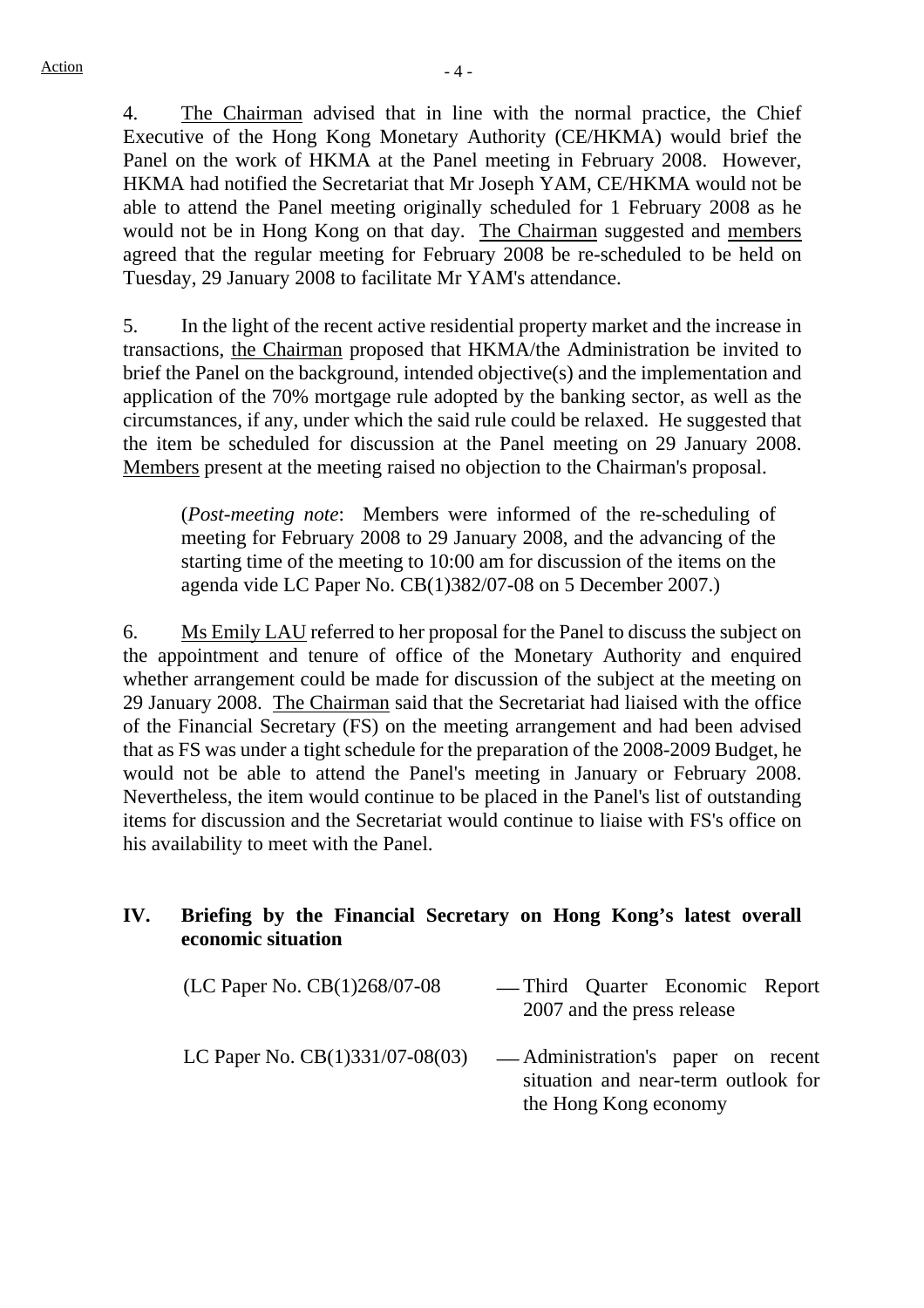| LC Paper No. $CB(1)381/07-08$ | -Powerpoint presentation material     |
|-------------------------------|---------------------------------------|
|                               | provided by the Administration        |
|                               | (tabled at the meeting and soft copy) |
|                               | issued to members on 3 December       |
|                               | 2007)                                 |

#### Briefing by the Administration

7. At the invitation of the Chairman, the Government Economist (GE) briefed members on the latest developments in the Hong Kong economy, the updated economic forecasts by the Government for 2007 as a whole and the economic outlook for 2008. The salient points highlighted in the presentation were as follows:

- (a) The Hong Kong economy stayed vibrant in the third quarter of 2007, with Gross Domestic Product (GDP) leaping by 6.2% in real terms over a year earlier. This marked the  $16<sup>th</sup>$  consecutive quarter of distinctly above-trend growth. Strength in domestic demand, vibrant financial markets and continued solid growth in trade underscored the sustained high economic growth.
- (b) Merchandise export grew notably further by 6.4% in real terms in the third quarter of 2007. Export of services accelerated further in growth, up by 12.3% in real terms, reflecting strong inbound tourism, vibrant financial market activities and continued surge in offshore trade.
- (c) Domestic demand played a key role in driving the overall economic growth. Private consumption spending grew strongly by 9.7% in real terms, supported by an improving job market and rising household income and wealth. Overall investment spending expanded further, albeit at a slower pace of 2.0% in real terms. Private sector output in building and construction showed a notable rebound in the first three quarters of 2007, yet the overall building and construction activity rose only marginally by 0.4% in the third quarter, as public sector construction activities remained on a decline.
- (d) The seasonally adjusted unemployment rate edged down to 3.9% in the three months ending October 2007, the lowest in nine and a half years. The unemployment rate for lower-skilled workers, and professional and managerial staff was down to 4.2% and 1.7% respectively. In view of the broad-based improvement in labour market, wages and earnings picked up further in June 2007 over a year earlier, representing increases in real terms after netting out inflation.
- (e) With a sustained strong economic upturn, inflation had been climbing up gradually. Headline consumer price inflation (CPI) edged up to 1.6% in the third quarter of 2007. After netting out the effects of the Rates concession and public rental waiver in February 2007, the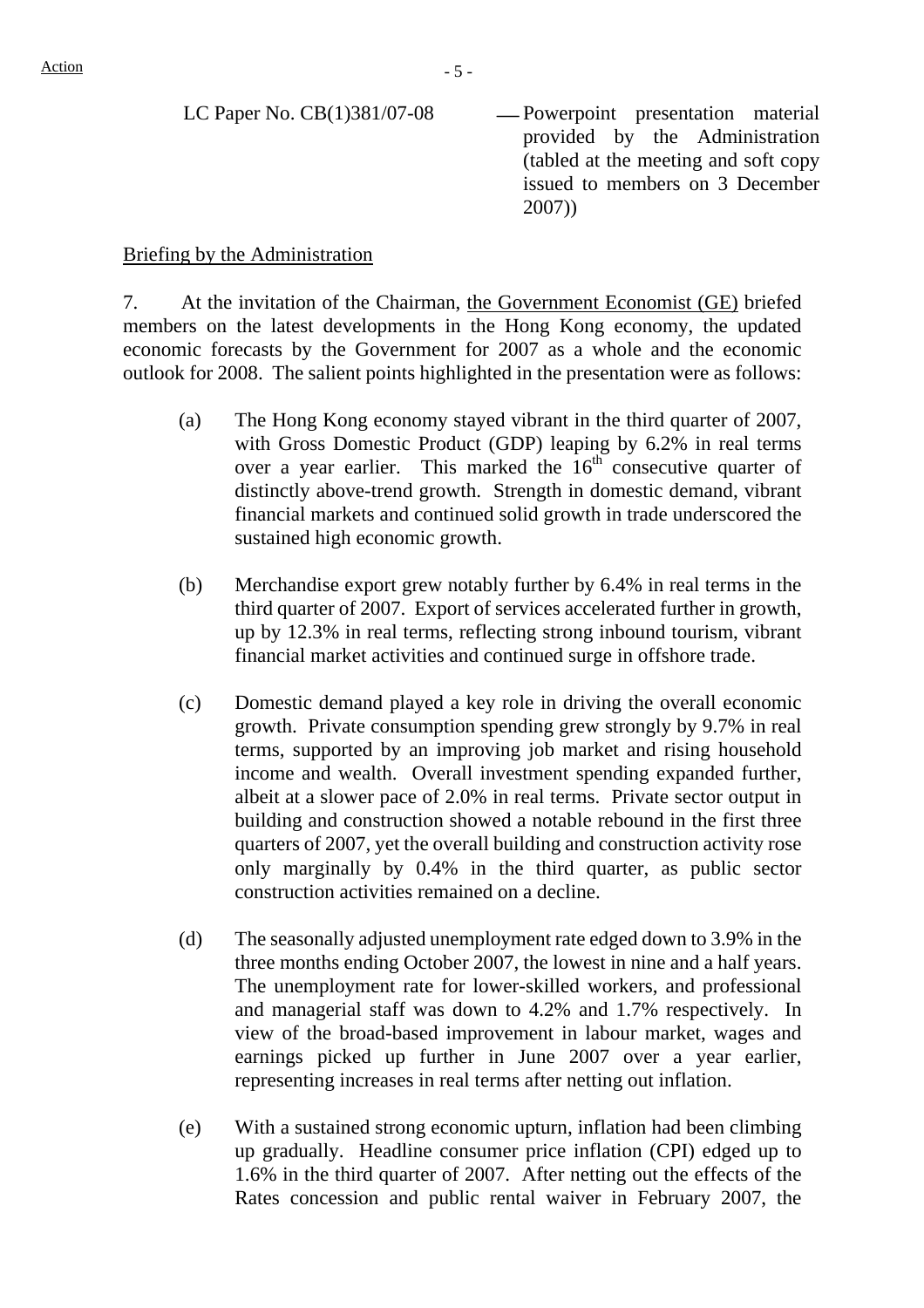underlying CPI rose to 2.7% in the third quarter and 3.2% in October 2007 due mainly to the notable rise in food prices which was a worldwide phenomenon. Among the main components of Composite CPI (CCPI), the rise in food prices (excluding meals away from home) by 11.9% in October 2007 contributed most to the CCPI inflation in the third quarter of 2007. For 2007 as a whole, CCPI inflation was forecast at 2%.

- (f) Supported by further growth in jobs and labour earnings, household income continued to increase generally over the past few months. The number of households with monthly household income below \$4,000 (hereafter referred to as "low-income households") dropped by 4 300 or 2.4% to 173 600 in the third quarter of 2007 from a year earlier. There was also a decline in the number of different types of low-income households. In particular, the number of economically inactive low-income households (i.e. with all members being economically inactive) posted a more notable decline, after on a rising trend for five consecutive years.
- (g) With the strong outturn of a 6.1% GDP growth in the first three quarters of 2007 and given the prevailing strength in domestic demand, the GDP growth for 2007 as a whole was forecast at 6%. Overall, the Hong Kong economy was likely to expand further in 2008, although the growth pace should be slower than that achieved over the past four years. The economic forecast for 2008 would be announced along with the Budget Speech in February 2008. The prevailing GDP forecast by private sector analysts were averaging at around 5.1%.

### Discussion

### *Economic development of Hong Kong*

8. Mr Jeffrey LAM noted that the 2008 economic outlook for Hong Kong would hinge on a number of external factors, such as the uncertainties arising from the sub-prime problem in the United States (US). Mr LAM was concerned about the possible deterioration of the US sub-prime problem and its adverse impact on the economy of Hong Kong, as well as the measures, if any, to alleviate the impact.

9. In this regard, FS agreed that the US sub-prime problem was one of the uncertainties for the Hong Kong economy in 2008. Worsening of the US sub-problem would affect adversely consumer spending in the US and hence the exports of Hong Kong. The Government would monitor closely the development of the US sub-prime problem and its impact on the economy of Hong Kong. To strengthen the resilience of Hong Kong's economy in the face of global uncertainties, FS said that it was crucial for Hong Kong to increase productivity through various initiatives such as mega infrastructure projects to create employment and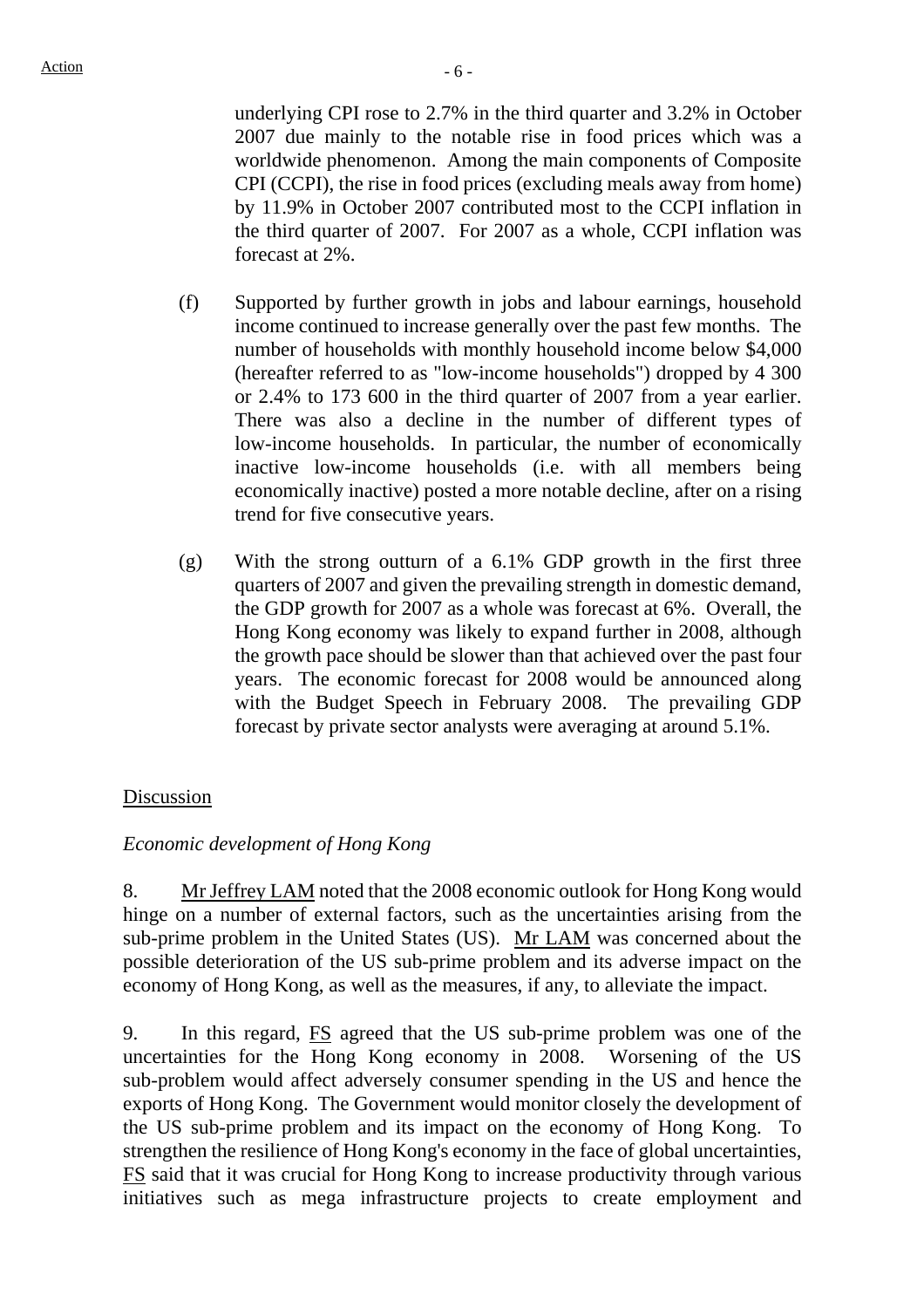education/training to enhance the skills and competitiveness of the workforce. Responding to Mr Jeffrey LAM's further enquiry on how far the increase in productivity would mitigate the impact of external factors on Hong Kong's economy, FS advised that measures to enhance productivity might not be able to offset in full the impact of the US sub-prime problem. Nevertheless, the strong growth momentum in the Mainland, the improving performance of a number of emerging Asian markets and the positive economic prospects in Europe were some of the positive developments which could support Hong Kong's external trade.

10. Ir Dr Raymond HO was concerned about the impact of global uncertainties, notably the impact of an unexpectedly steep recession in the US, on the economy of Hong Kong. In response, FS pointed out that an open and externally-oriented economy such as Hong Kong would inevitably be vulnerable to fluctuations of the global economy, which was in turn affected by the downside risk of problems faced by the US economy. To strengthen the resilience of Hong Kong's economy in the face of external uncertainties, FS stressed the importance for Hong Kong to maintain strong growth in productivity.

11. The Chairman opined that while the US sub-prime problem could have a significant impact on the global economy, Hong Kong's economic development would not be disrupted if its banking system remained sound and stable. He enquired whether the Administration had done any assessment on the sub-prime mortgage exposure of banks in Hong Kong. In reply, FS advised that the Administration had conducted stress tests on banks and other financial intermediaries on an on-going basis to assess their risk management. The findings of recent tests indicated that the US sub-prime problem would unlikely have systemic implications on the banking sector of Hong Kong.

12. Referring to paragraph 6 and Chart 3(b) of the Administration's paper, Ms Emily LAU noted that a slower increase in overall investment expenditure was recorded in the third quarter of 2007. As such, she queried why the Administration remained confident of the business outlook in the near-term. She was concerned that there would be zero or even negative growth in investment if investment expenditure continued to slow down in the coming quarters.

13. In this regard, FS and GE confirmed that the overall investment expenditure was on a rising trend notwithstanding a slower pace of growth in the third quarter of 2007 as compared with the third quarter of 2006. GE explained that Chart 3(b) presented information on the year-on-year rate of change in overall investment in real terms and the rate in the third quarter of 2007 was relatively modest when compared with the notable rebound in the third quarter of 2006. He further advised that in analyzing statistics on economic indicators, projection on the trend of development would be made by making reference to data collected over a period of time rather than only the statistics for a particular quarter. The findings of regular surveys conducted by the Administration had shown that the investing community was generally confident of the economic prospect of Hong Kong. Hence, the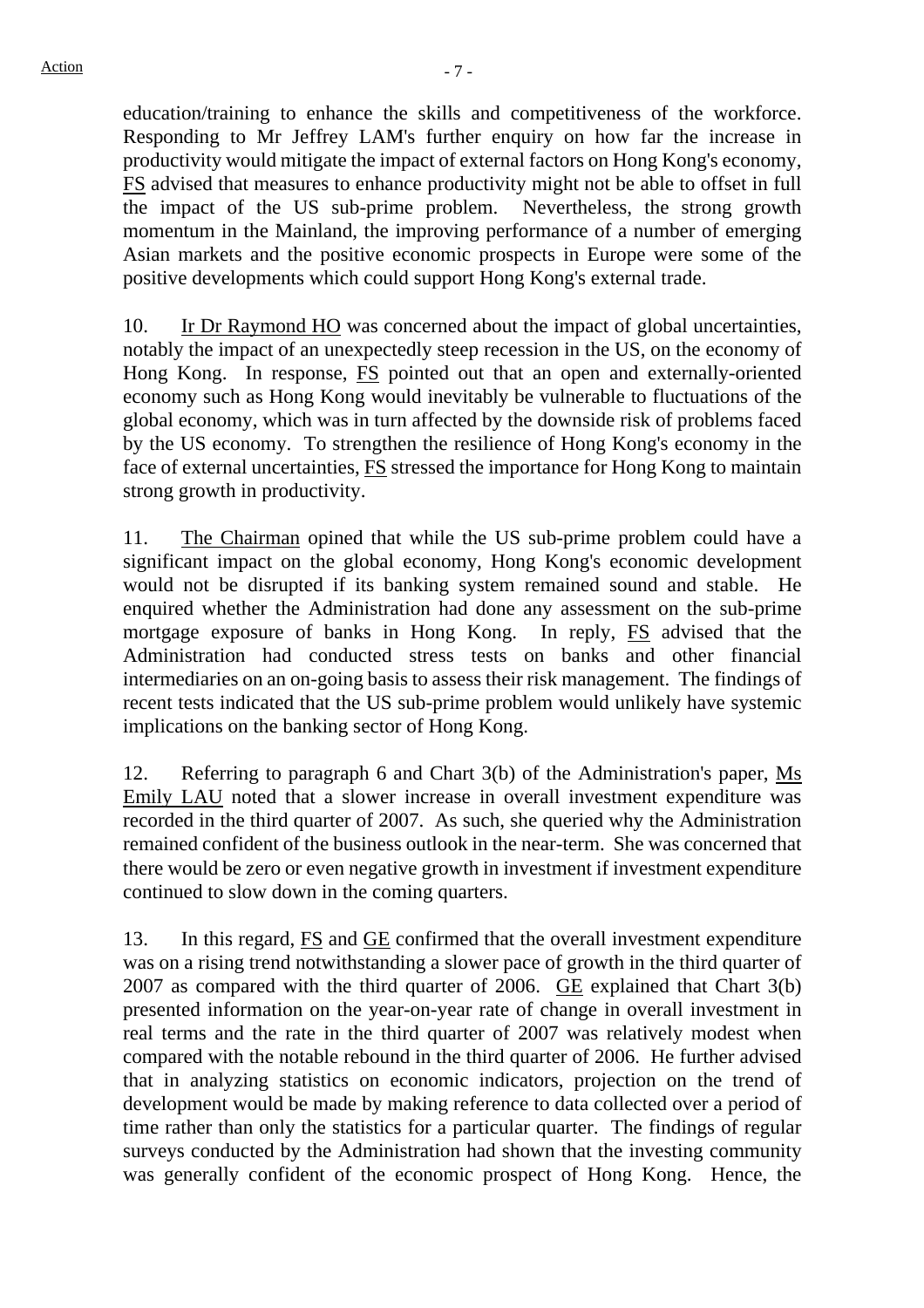Administration considered that the overall investment would remain on a rising trend.

#### *Prospect of the financial market of Hong Kong*

14. Referring to the exposure of the US's financial system to collateralized debt obligations (CDOs) through the special investment vehicle (SIV) conduit, Mr Andrew LEUNG expressed concern about the impact of such exposure on the financial system of Hong Kong. In reply, FS advised that in the open market of Hong Kong, investors would be free to choose among different types of investment funds and financial products, including CDOs through the SIV conduit, but the Administration spared no efforts in upholding the soundness and stability of the financial system of Hong Kong as a whole.

15. Given the weak US dollar and the falling trend of interest rate in US, Miss TAM Heung-man was concerned about their impact on the financial market of Hong Kong, such as the emergence of negative interest and formation of asset bubbles. She asked the Administration to assess the risks of asset bubble formation and to devise measures to cope with such risks. In response, FS advised that latest statistics in the credit lending market did not indicate that negative interest or asset bubble formation had become a serious issue of concern, with the prime rate in the range of 7% to 7.25% and CPI inflation of 2%. Despite a low real interest rate of -0.1% for savings deposits, the rate was still much higher than those of -6% to -7% in the 1990s. Responding to Miss TAM's view that the Administration should formulate suitable measures in a proactive manner before the formation of asset bubbles, FS advised that the Administration would monitor closely market developments and conduct assessments from time to time. Where circumstances so warranted, it would formulate measures to cope with risks which might arise.

16. Noting that the Chief Executive had announced in his 2007-2008 Policy Address the plan to develop an Islamic financial platform in Hong Kong, Mr SIN Chung-kai was concerned about the competitiveness of Hong Kong compared with other jurisdictions such as Malaysia and India which had already started work in this area and which had an edge in language and culture.

17. In response, FS said that Islamic finance offered huge potential for development given its rapid rate of growth in investment capital. He pointed out that appropriate modifications would have to be made in the taxation, legal and regulatory requirements for the development of an Islamic bond market in Hong Kong. Given its well-established financial system with a sound and efficient financial infrastructure in place, FS believed that Hong Kong would have a competitive edge in the provision of financial services to Islamic countries. He advised that in taking forward the initiative, the Administration would draw the attention of the financial sector to the developmental potential of Islamic finance through inviting overseas experts to share experience in Hong Kong and would promote the financial services of Hong Kong to overseas Islamic communities.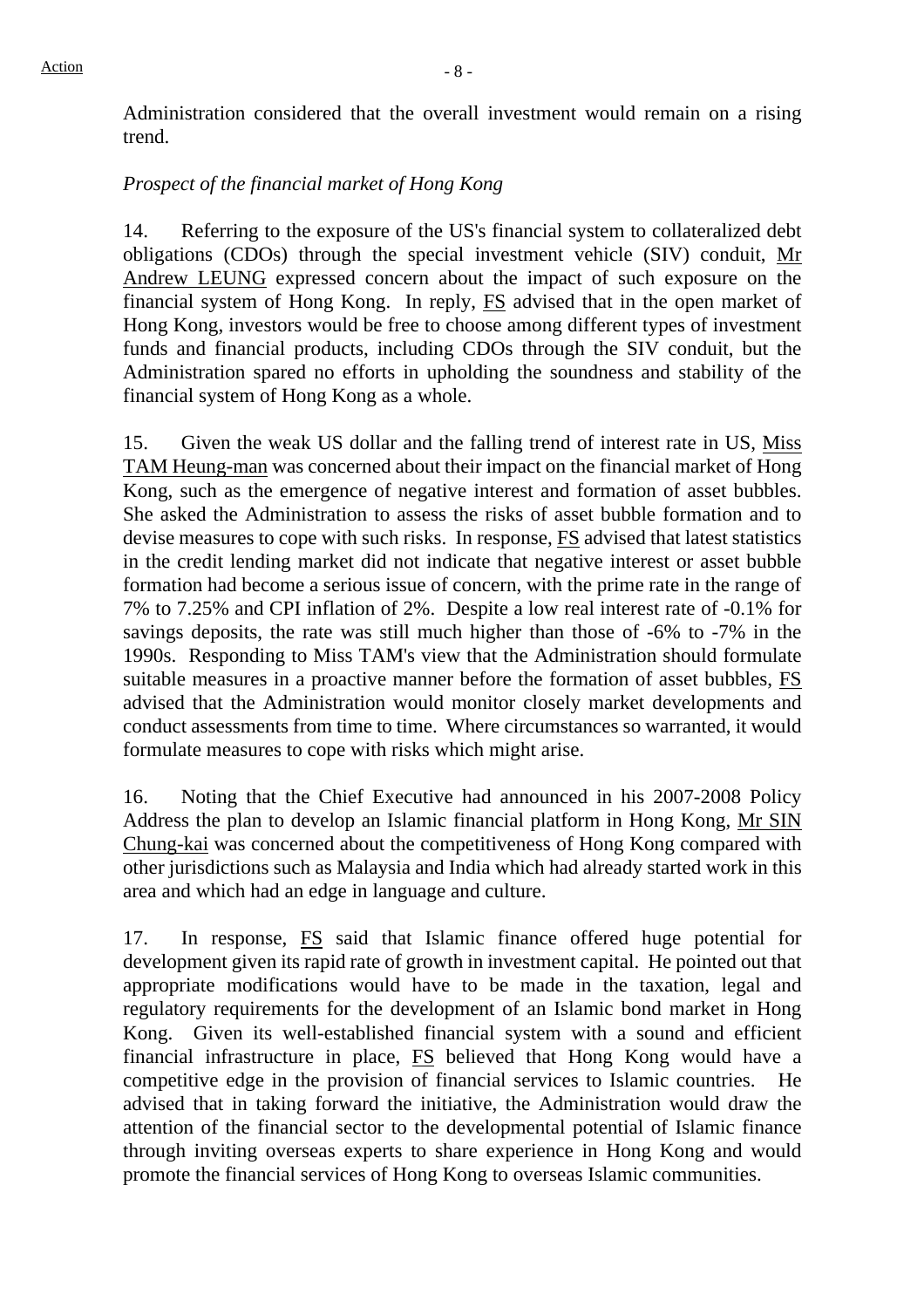## *Concerns about inflation*

18. Noting that inflation had been climbing up after consecutive quarters of full-fledged economic upturn, Mr Andrew LEUNG expressed concern about the adverse impact of inflation on people's livelihood and the competitiveness of Hong Kong. Mr LEUNG was particularly concerned about measures to contain inflation in the light of the weak US dollar under the currency peg and the rising prices of foodstuff and imports from the Mainland in the face of a strong Renminbi (RMB).

19. FS explained that the surge in domestic consumption was a background factor for the upward price pressure, while the rising prices of imports were the direct cause for the increase. The combined effect of a number of fiscal measures such as the waiving of Rates had served to lower the inflation for 2007 by 1%. Given the upward trend of CCPI, it might be difficult for inflation to remain at the existing level in the coming year. Nevertheless, measures to increase local productivity and efficiency could help alleviate the impact of inflation to a certain extent. As to whether the Administration had any plan to continue the waiving of Rates in the 2008-2009 financial year, FS advised that fiscal measures needed to be considered comprehensively as concessionary measures such as the Rates waiver might have expansionary effects on the economy. It was therefore necessary to strike a balance between relief measures and their consequences.

20. Noting that inflation was creeping up with an overall CPI inflation of 3.2% in October 2007 and that inflation for the component of foodstuff was at an even higher rate of 11.9% for the same period, Ms Emily LAU expressed grave concern about the resultant burden on the general public, in particular low-income households since spending on foodstuff constituted a major portion of their total family expenses. In this connection, Ms LAU also noted from the Annex to the Administration's paper that although the number of low-income households had dropped when compared with that a year earlier, it still stood at 173 600 in the third quarter of 2007. She opined that the Administration should give due consideration to providing relief measures for low-income households in the face of rising food prices.

21. Mr Ronny TONG, Miss TAM Heung-man and Ms LI Fung-ying expressed similar concern about the impact of surging prices in foodstuff on low-income households. Miss TAM opined that the Administration should utilize the abundant fiscal surplus in 2007-2008 for implementing appropriate relief measures to alleviate the hardship faced by these household. Ms LI commented that fiscal measures such as the waiving of Rates could hardly benefit people in the lower economic strata of the community as most of them did not own properties. She urged the Administration to consider other feasible measures to provide assistance to these people.

22. FS said that the Administration was keenly aware that people in the lower economic strata of the community would be most affected by inflation, in particular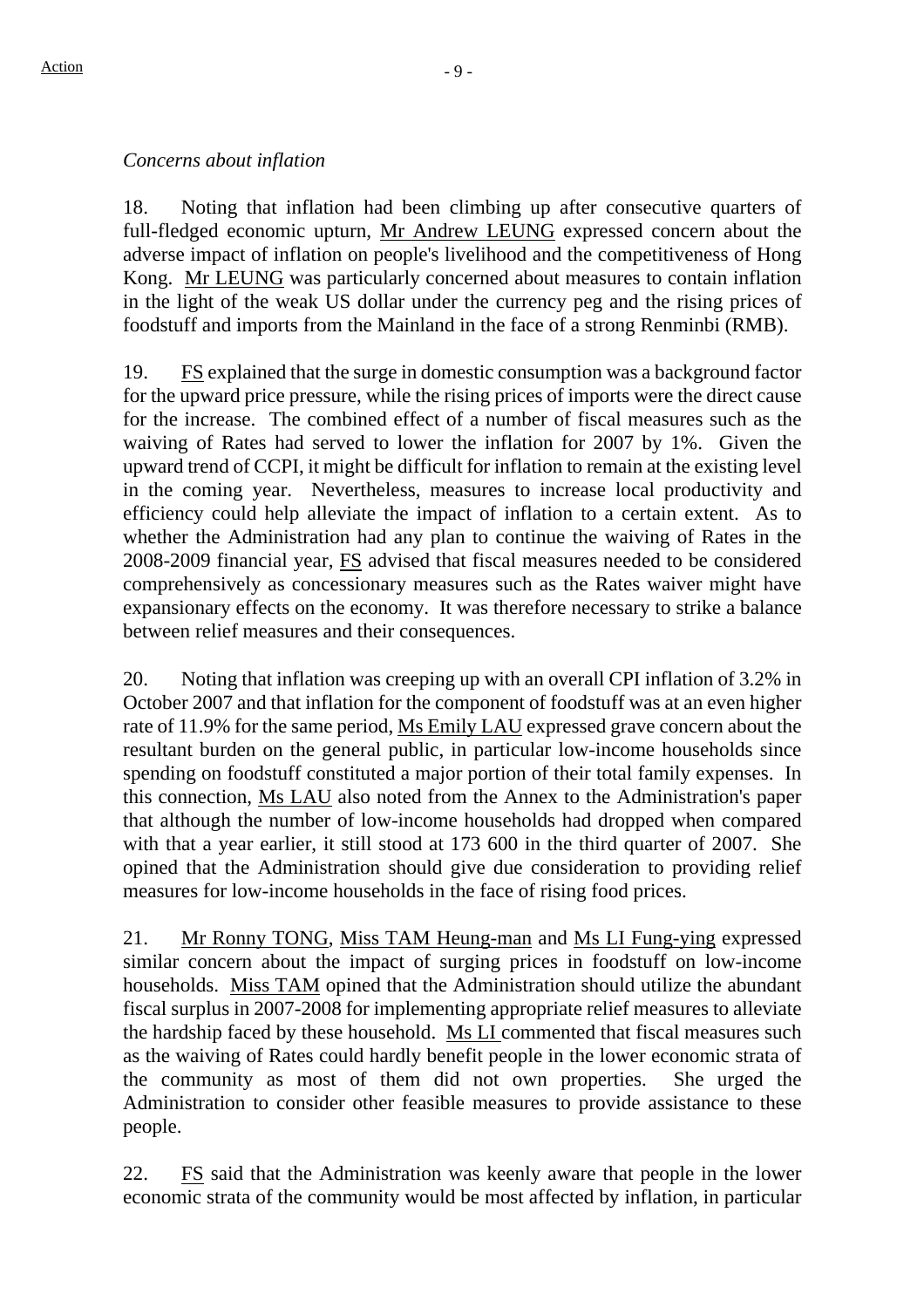the rising prices of foodstuff. In this connection, the Administration considered that the most effective way to cope with inflation was to facilitate economic growth through increasing local productivity and creating employment opportunities. The Administration was working in this direction and such initiatives included plans for mega infrastructure projects to create employment, upgrading the skills and productivity of the labour forces through education and training, and ensuring the provision of adequate land supply to meet the demand for long-term economic development. FS further advised that he had received various views and suggestions on relief measures during his consultation with Members and different organizations in the preparation of the 2008-2009 Budget. These views and suggestions would be further examined in consultation with the relevant government bureaux/departments. Relevant initiatives, if any, would be announced at the upcoming Budget Speech in February 2008. FS also drew members' attention to the figures in Chart 12 of the powerpoint presentation material and pointed out that food price hike was a world-wide phenomenon, under which the year-on-year rate of increase of world food prices in the third quarter of 2007 was 17.4%, which was much higher than the rate of 11.9% recorded by Hong Kong in October 2007.

23. GE advised that according to survey findings, the lowest two quartiles of households in terms of household income spent about 19% of their total household spending on foodstuff. As such, the 11.9% increase in food prices in October 2007 would have impact on the percentage of spending on foodstuff only. GE further pointed out that inflation in the 1980s' and 1990s' had been driven mainly by domestic factors including increases in rental cost. As to Ms Emily LAU's concern about the number of low-income households, GE explained that among the 173 600 low-income households, 114 800 were elderly households. The number of low-income elderly households and economically inactive households was on the decrease as a result of the economic recovery in the recent years. It was envisaged that the number of low-income households would drop further with continued economic growth.

24. Referring to the CPI inflation components in Chart 11 of the powerpoint presentation material, Ms Emily LAU sought further information on the reasons for the significant increase in the inflation rate of housing (4.1% in October as compared with 0.7% in the third quarter of 2007) and the decrease in the price of durable goods (-4.4% in October and -4.2% in the third quarter of 2007). She was also concerned about the forthcoming inflation rate of the price of foodstuff in November and December 2007. Noting FS's remark that the rise in food prices was a worldwide phenomenon, she enquired about the measures, if any, adopted by other jurisdictions to assist their people to cope with such price rises.

25.  $GE$  advised that the inflation rate of housing in the second and third quarters of 2007 had been lower than that in October 2007 as a result of the waiving of Rates. As to the decrease in the price of durable goods, GE pointed out that the downward trend had been in place for quite a long time. As regards the prices of foodstuff, the Administration did not have any information on the inflation for November and December at the moment but it was anticipated that the prices would increase in the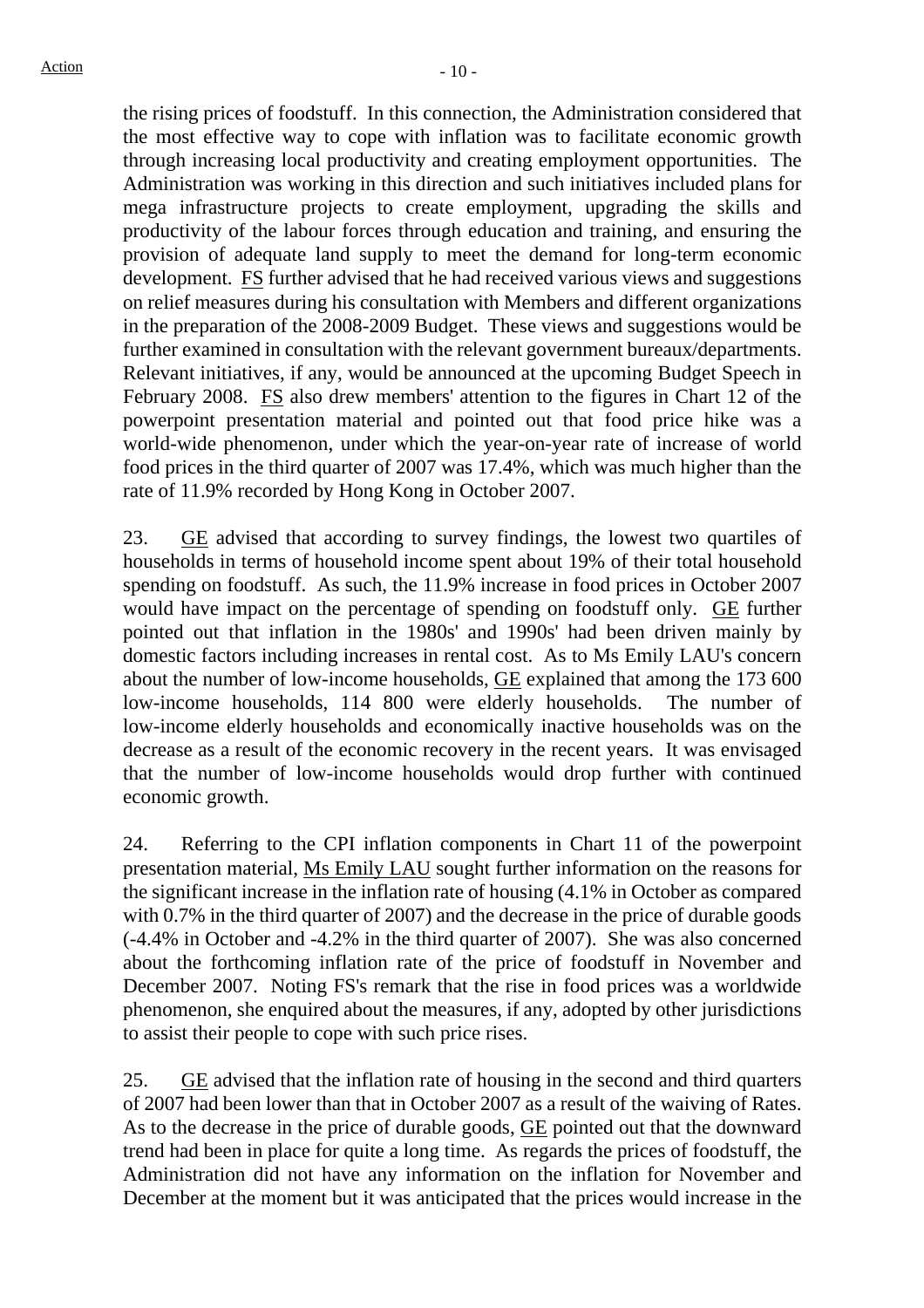fourth quarter of 2007. GE informed members that different jurisdictions might adopt different measures to alleviate the impact of rising food prices to suit their own circumstances and there was no globally applicable measures. GE highlighted that inflation affected not only Hong Kong but also other places. For instance, the inflation in Singapore was 3.6% in October 2007, which was higher than the 3.2% in Hong Kong.

26. Noting the figures on consumer price inflation and food prices, Miss CHAN Yuen-han expressed concern about the hardship faced by low-income households, the majority of which were elderly households. She called on the Administration to respond to the strong call of the community to formulate measures to tackle the aggravating problem of working poverty and elderly in poverty. Miss CHAN suggested that to facilitate assessment of the problem of poverty, the Administration should consider providing statistics and breakdowns on households with monthly household income below 50% of the median monthly household income, in addition to information on the number of low-income households with monthly household income below \$4,000.

27. In response, FS stressed that the Administration was also concerned about the hardship faced by low-income households and elderly households in coping with rising consumer prices. The Administration would examine and formulate feasible relief measures to assist these households. On Miss CHAN Yuen-han's suggestion of providing statistics on households with monthly household income below 50% of the median monthly household income, GE advised that such numbers would show mainly the changes in the shape of the household income distribution. Having said that, GE noted Miss CHAN Yuen-han's concern and agreed to consider further the feasibility of the suggestion.

28. Referring to the overall CPI inflation for the third quarter of 2007 and October 2007 in Chart 11 and the forecast CCPI for 2007 in Chart 13 of the powerpoint presentation material, Mr Ronny TONG considered the presentation of the statistics relating to inflation confusing and sought clarification on whether the forecast inflation of 2% for 2007 could accurately reflect the extent of consumer price inflation. Mr TONG was also concerned that inflation would intensify with the increase in private consumption expenditure during the festive season in the fourth quarter of 2007.

29. GE advised that on the basis of the statistics in the first three quarters of 2007 and the latest statistics for October 2007, CPI inflation for 2007 as a whole was forecast at 2% (the forecast was 2.7% without taking into account the effect of concessionary measures). The rise in CPI inflation to 3.2% for October 2007 reflected partly the effect of the ending of the Rates concession. As to Mr TONG's concern about private consumption expenditure, GE explained further that seasonal fluctuations in the expenditure pattern would not affect significantly the year-on-year rate of change in the private consumption expenditure as the comparison was made with the same quarter in the previous year.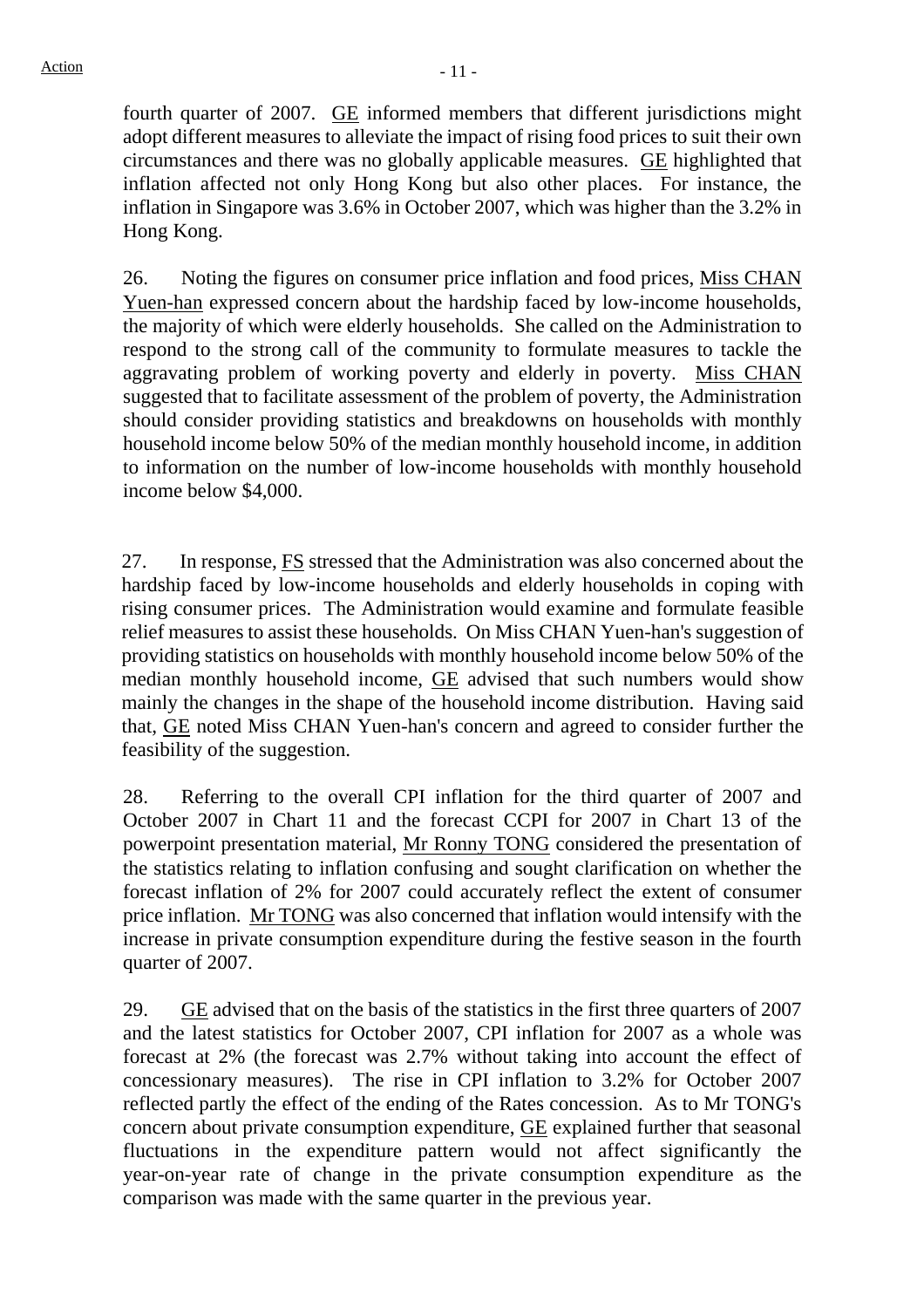#### *Employment and the labour market*

30. Mr Ronny TONG enquired whether sustained economic growth in recent years had brought about significant improvement in wages. In reply, FS said that economic growth in the past few years had brought about improvement in the employment market as well as increase in wages. In this connection, GE elaborated that initially, higher-skilled labour had benefited from the economic recovery. With continued economic growth, employment opportunities in different sectors would increase and lower-skilled labour could also benefit from an increased choice of jobs, less under-employment, and the availability of more jobs. As workers had more chances to switch to jobs offering better terms, effects of the improvement in the job market would not be fully reflected by real wage increases in individual job categories. The improvement in labour income could also be reflected in the increase in consumer spending and confidence as a whole.

31. Ms LI Fung-ying noted with interest the increase in earnings in real terms for the manufacturing sector recorded in the Half-yearly Economic Report 2007. She pointed out that the reported increase contrasted with her understanding that manufacturing workers had been receiving very low wages, and doubted whether the increase was only specific to certain posts or industries in the sector. In this connection, Ms LI requested the Administration to provide detailed information and statistics on the increase in earnings for the manufacturing sector, preferably with a breakdown on the posts or industries involved.

32. In reply, GE advised that changes in nominal earnings of the manufacturing sector as a whole might be the result of the changing nature of jobs with an increasing number of office workers vis-à-vis a decreasing number of manual workers, as well as the changing population structure with most of the lower-skilled and lower-paid workers being in the middle-aged group. He agreed to provide the information required by Ms LI after the meeting, where practicable.

33. Mr WONG Kwok-hing was concerned that despite increased job opportunities and a falling unemployment rate in general, the unemployment problem in the construction industry remained acute and workers were still suffering from a double-digit unemployment rate. He pointed out that the serious unemployment problem had forced construction workers to work outside Hong Kong such as in Macao. Referring to the slow progress in taking forward public works projects and the expected underspending of the \$29 billion earmarked for public works projects in 2007-2008, Mr WONG enquired about measures to alleviate the hardship of construction workers.

34. In response, GE advised that the overall unemployment rate had dropped as a result of economic improvement which led to the creation of additional job opportunities. He pointed out that over the years, people from different industries, as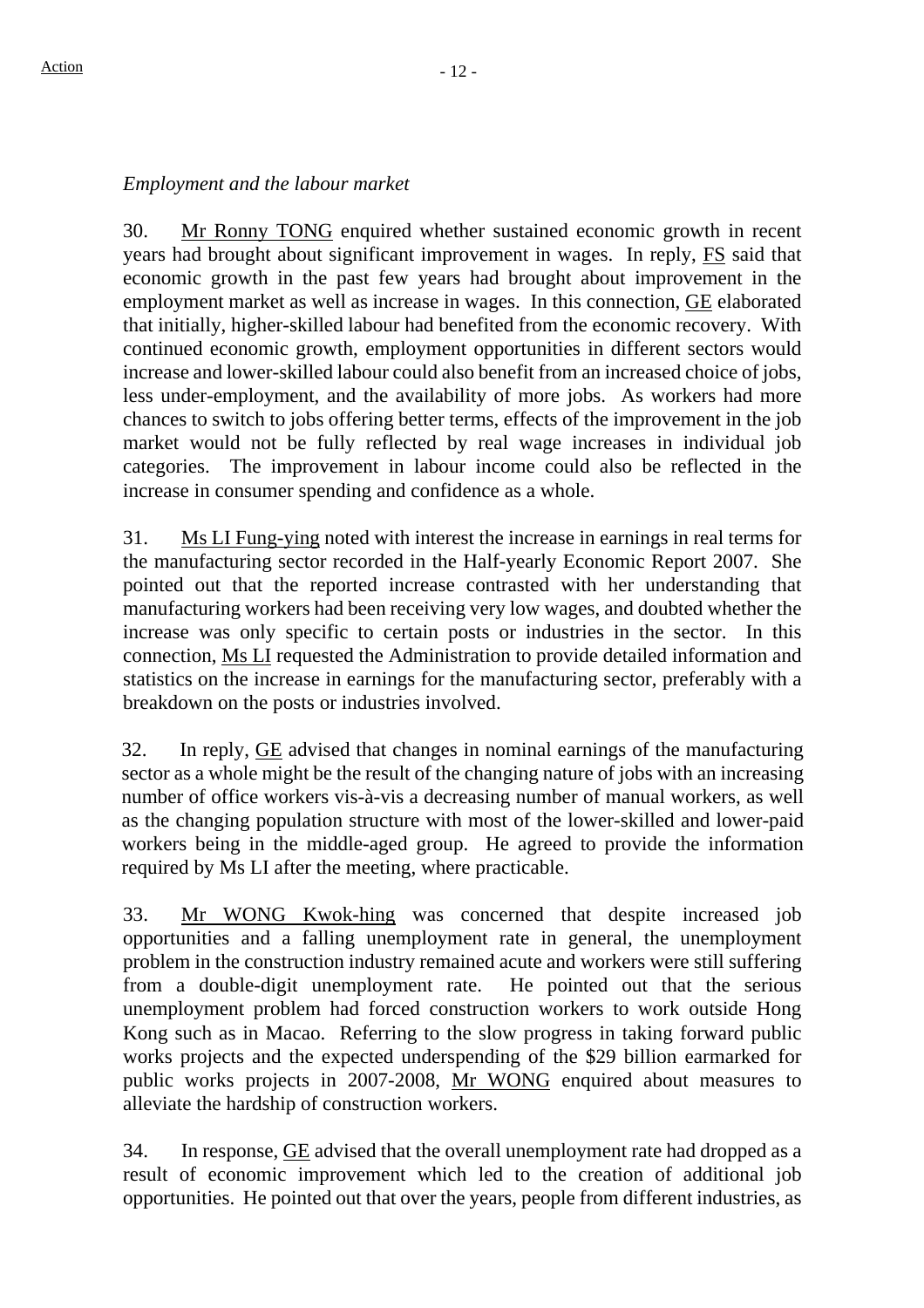well as those at different sectors of the construction industry had been taking up jobs in places outside Hong Kong. As regard the availability of job opportunities in the local construction sector, GE noted that this had been constrained somewhat by the number of infrastructure projects as well as the relatively slow growth in building projects in both the private and public sectors. Nevertheless, the recent upturn in private sector building activities and renovation works had created additional jobs. FS supplemented that given the cyclical nature of capital works expenditure and the time required for preparation of the next batch of mega infrastructure projects, it was envisaged that capital works expenditure for 2008-2009 would still be on the low side. FS however stressed that the Administration was committed to pushing ahead mega infrastructure projects to boost capital works spending and create employment. The Administration would also strive to implement more minor works projects which would require less lead time for planning and preparation.

35. Mr Abraham SHEK was also concerned that construction workers had not been able to benefit from the economic recovery in the past few years. Pointing out that the peak of Macao's construction activities would soon be over and the job opportunities for local construction workers would thus diminish, Mr SHEK called on the Administration to streamline its internal procedures and reduce the lead time for planning public works projects. To facilitate the implementation of private sector building projects, Mr SHEK opined that the Administration should also expedite the processing of project applications from private developers.

36. In reponse, FS reiterated the Administration's commitment to pushing ahead mega infrastructure projects and other public works projects to boost economic activities and improve employment opportunities for the construction industry. To this end, the Development Bureau was actively examining measures with works departments to compress/streamline the administrative procedures with a view to shortening the planning lead time for public works projects. As regards building projects in the private sector, FS said that the Administration would continue its effort in facilitating and expediting the implementation of these projects, where possible.

37. Mr WONG Kwok-hing pointed out that the unemployment rate in remote districts and new towns such as Tung Chung and Tin Shui Wai were in fact higher than the unemployment rate for the whole territory. As such, the overall unemployment rate for the territory could not realistically reflect the unemployment situation in remote districts and new towns. Mr WONG opined that further statistics on the unemployment profile and unemployment rate of these areas should be compiled to enable a more accurate assessment of the extent of the problem. Mr SIN Chung-kai shared Mr WONG's view and suggested that the Administration should seek to create more jobs in remote districts and new towns through setting up government offices for provision of public services in these places.

38. FS noted members' views and concerns and re-affirmed the Government's commitment to providing more employment opportunities. On the problem faced by job seekers in remote districts and new towns, **FS** recapped that specific programmes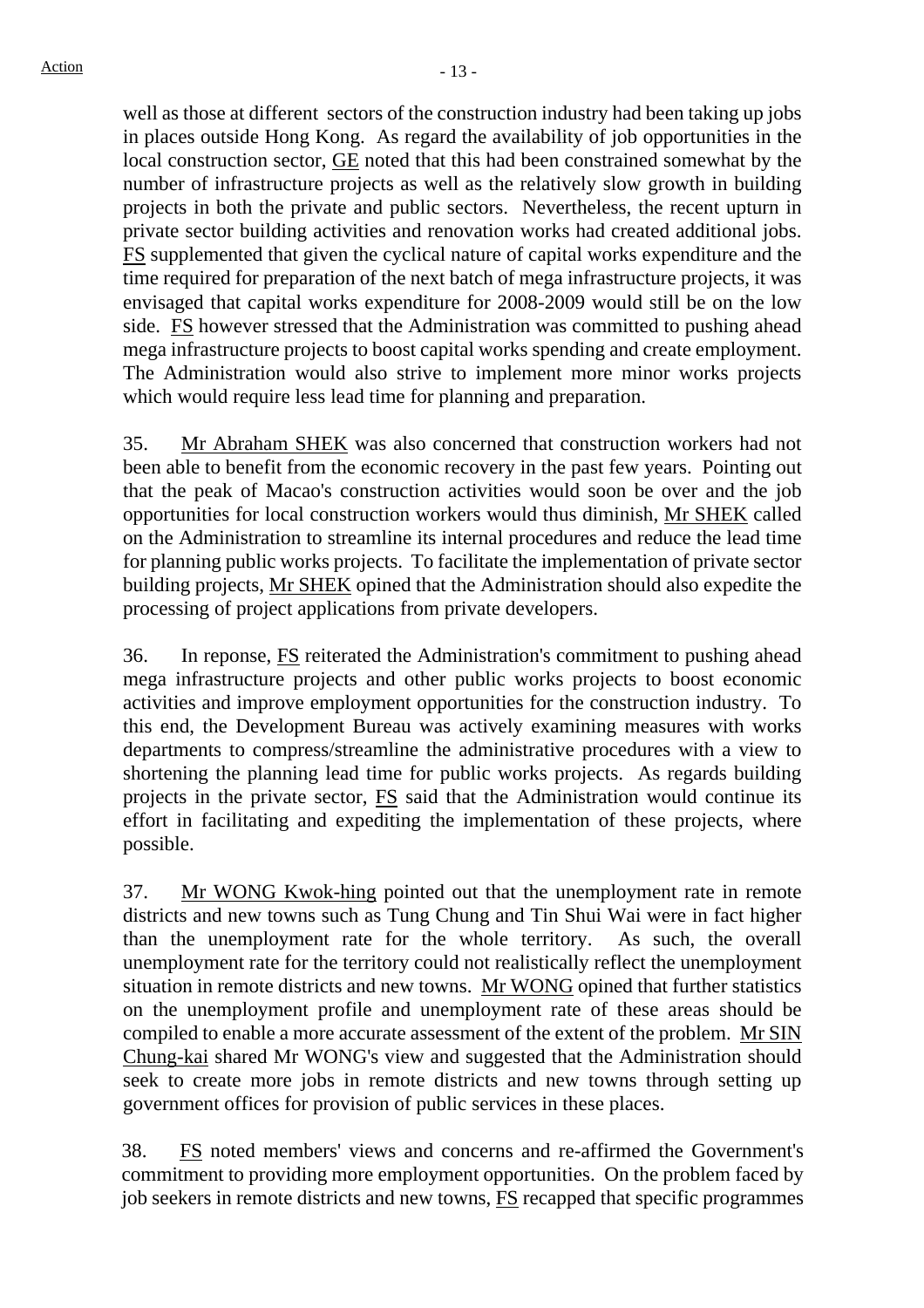would be launched, such as the Hong Kong Jockey Club's plan to set up a Telebet Centre-cum-Volunteers and Training Centre in Tin Shui Wai, creating 2 500 jobs for the residents in the district. GE added that the Census and Statistics Department (CSD) had been compiling statistics on the employment and population profile by region/district on an annual basis. The compilation of such statistics at shorter intervals would have resources implications on CSD. He nevertheless pointed out that statistics with breakdowns by region/district would provide information on the special characteristics of different districts which could shed light on the different causes of unemployment and low earnings of residents in the districts concerned. Examples were the higher percentage of elderly population in Sham Shui Po and the larger number of new arrivals from the Mainland in Tin Shui Wai. GE said that the former Commission on Poverty had undertaken studies on the population and employment profiles of different districts and worked out a series of recommendations to address the specific needs of these districts. In response to Mr WONG Kwok-hing's concern about the unemployment problem in remote districts and new towns, GE undertook to liaise with CSD to see if relevant statistics on the unemployment profile and unemployment rate of remote districts and new towns could be provided.

39. Ir Dr Raymond HO also expressed concern about the unemployment problem in remote districts. Ir Dr HO opined that the development of the Lok Ma Chau Loop could provide job opportunities for residents of the New Territories and called on the Administration to expedite development in this boundary area. In reply, FS said that a high-level working group comprising representatives of the Hong Kong Special Administrative Region Government and the Shenzhen Municipal Government was established to co-ordinate and oversee cross-boundary development projects, including the Lok Ma Chau Loop. In the light of the complexity of the issues to be resolved (such as land ownership), more time would be required to sort out possible options for development of the boundary area. Ir Dr HO highlighted that in taking forward the development of the Lok Ma Chau Loop, the Administration should try to address concerns about environmental conservation and preservation at an early stage to prevent unnecessary delay to the implementation of the development project.

(*Post-meeting note*: The supplementary information provided by the Administration in response to members' requests at paragraphs 27, 32 and 38 above was issued vide LC Paper No. CB(1)509/07-08 on 31 December 2007.)

### **V. Operation of Octopus Cards and EPS payment system in Hong Kong**

| $(LC$ Paper No. $CB(1)331/07-08(04)$ — Hong Kong Monetary Authority's |
|-----------------------------------------------------------------------|
| paper on Octopus EPS add-value                                        |
| transactions incident                                                 |
|                                                                       |

LC Paper No.  $CB(1)331/07-08(05)$  - Octopus Cards Limited (OCL)'s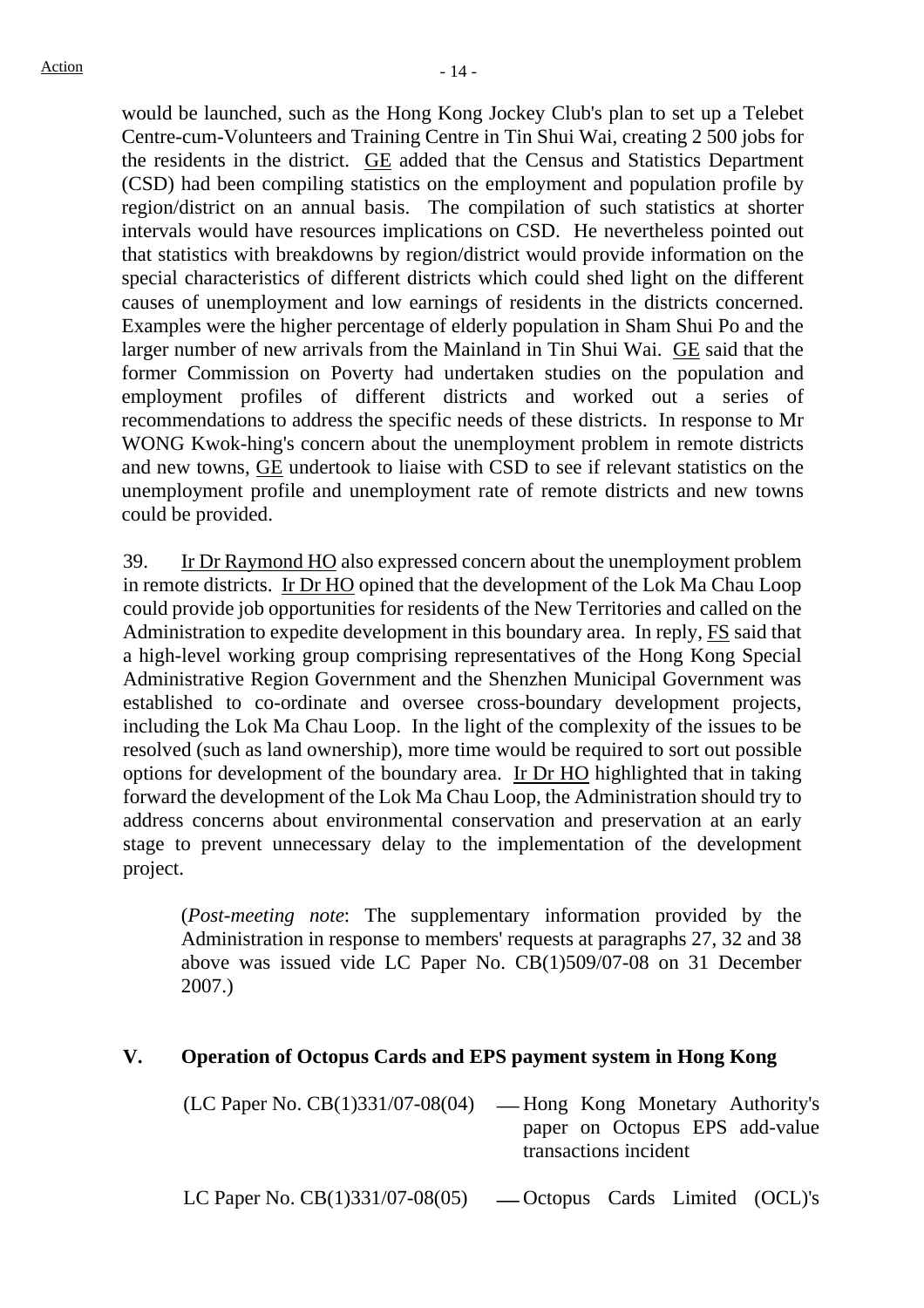paper on Octopus EPS add-value incident update

- LC Paper No.  $CB(1)334/07-08$  -Background Brief on the operation of Octopus Cards and EPS payment system in Hong Kong prepared by the Legislative Council Secretariat
	- LC Paper No. CB(1)384/07-08 Speaking note of Ms Prudence CHAN, Chief Executive Officer of Octopus Cards Limited)

Background information (Papers previously issued)

- (LC Paper No.  $CB(1)2216/06-07(02)$  -OCL's press release on independent review of failed Octopus EPS add-value transactions completed
- LC Paper No.  $CB(1)2216/06-07(03)$  OCL actions in response to the report
- LC Paper No.  $CB(1)2285/06-07(01)$  Letter dated 17 August 2007 from OCL
- LC Paper No.  $CB(1)2285/06-07(02)$  OCL's report on the independent review under section 59(2) of the Hong Kong Banking Ordinance
- LC Paper No.  $CB(1)2348/06-07(01)$  Letter dated 12 September 2007 from OCL LC Paper No.  $CB(1)2348/06-07(02)$  — OCL actions in response to the
- PricewaterhouseCoopers report (as at end August 2007))

### Presentation by the Octopus Cards Limited and the EPS Company (Hong Kong) Limited

40. At the Chairman's invitation, Ms Prudence CHAN, Chief Executive Officer of Octopus Cards Limited updated members on the follow-up actions taken by the Octopus Cards Limited (OCL) following the PricewaterhouseCoopers (PWC) independent review report on the failed Octopus EPS add-value transactions. She highlighted the remedial actions taken and the improvement measures adopted as follows-

(a) Customer refund arrangements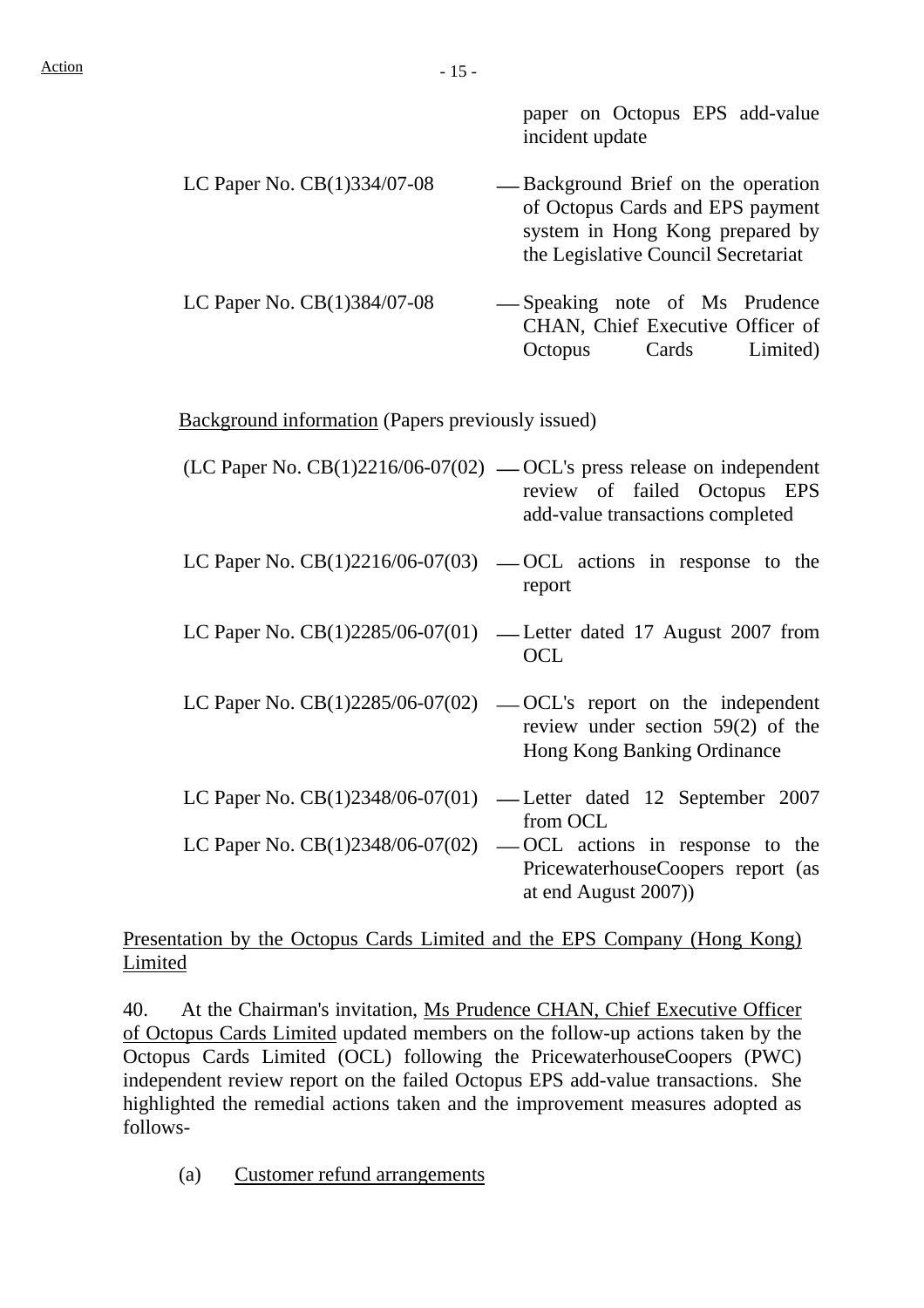- (i) With the assistance of EPS Company (Hong Kong) Limited (EPSCO) and relevant banks, refund to customers had been effected for over 98% of the 15 270 failed Octopus EPS add-value transactions totaling around \$3.7 million and identified between January 2000 and December 2006. Refund could not be arranged for 284 failed transactions with an aggregate value of around \$66,900 due to bank account closures and insufficient information on these former bank customers. OCL would continue to explore means with the HKMA to return these unclaimed funds.
- (ii) As no record had been kept on the failed transactions dated back to the commencement of the EPS add-value service in the fourth quarter of 1998 till the end of 1999, the \$300,000 unclaimed fund involved had been held in a suspense account reserved for customer claims. OCL was committed to providing refunds to customers with valid claims. OCL would donate \$400,000 to St. James Settlement to jointly launch an "Octopus Kids Nurturing Programme" enabling some underprivileged school children to take part in various extra-curricular activities.

#### (b) Review of Octopus EPS add-value service

According to the PWC Report, there was no evidence to suggest that Octopus add-value channels other than EPS had been affected. Since August 2007, several meetings had been held by a task force set up to address the identified root causes of the failed Octopus EPS add-value transactions (the Task Force). OCL would not resume the Octopus EPS add-value service until all issues that caused the problem had been addressed to the satisfaction of all parties involved.

- (c) Initiatives to enhance consumer protection and customer service
	- (i) a Personalized Card Instant Issuance Program, which included a series of weekly road shows, had been launched since September 2007 to encourage the use of and application for Personalized Cards (P-cards). The \$20 application fee would be waived for P-card applications from 1 August 2007 to 31 July 2008.
	- (ii) OCL had promoted its automatic add-value service whereby money was added to the Octopus cards before it was deducted from the credit card accounts. This service also enabled OCL to proactively contact customers should the need arise.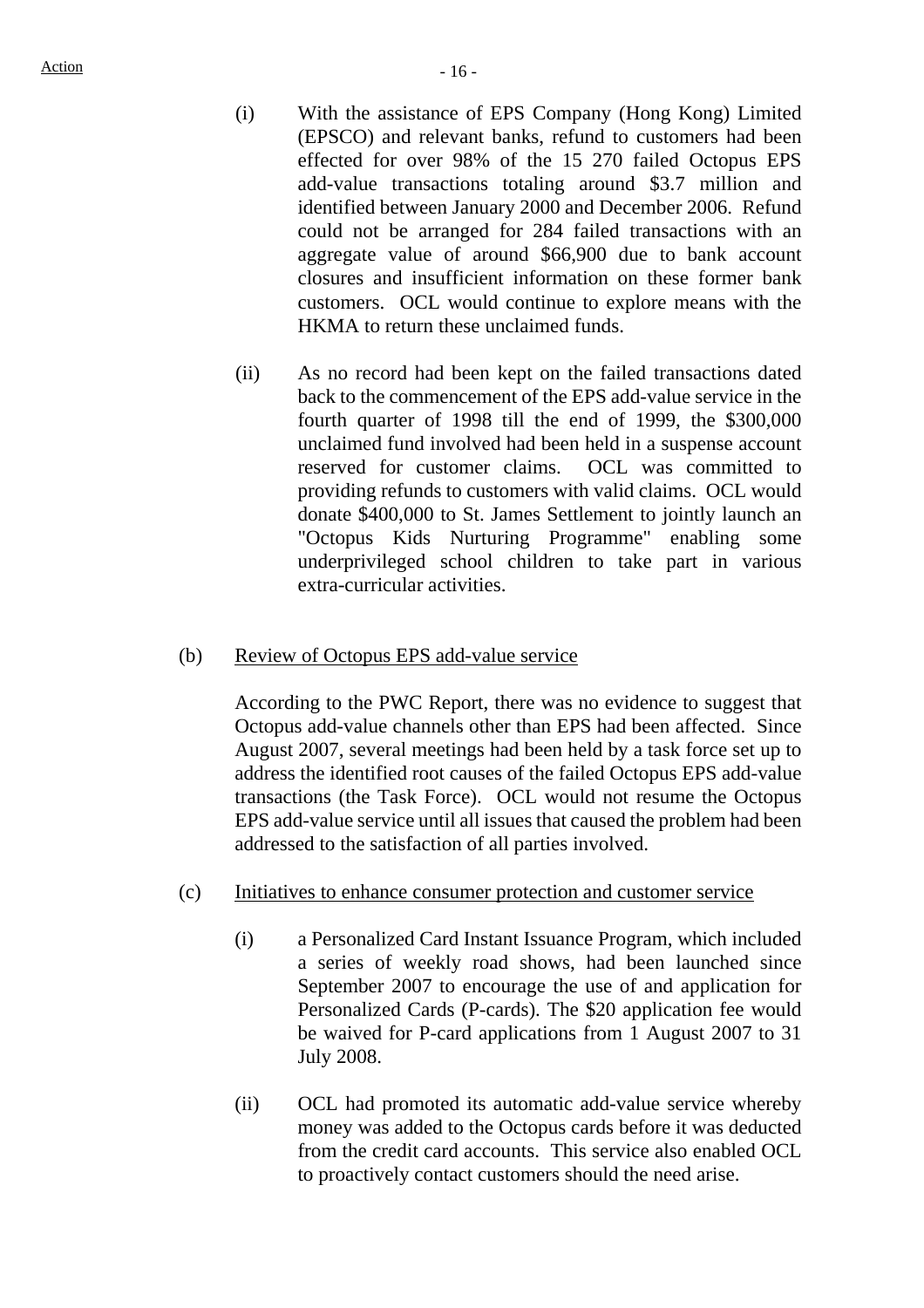- (iii) A total of 377 transaction-enquiry machines were available at MTR stations to enable customers to check the 10 most recent Octopus card transactions. To facilitate making transaction enquiry from home or office, a pilot program would be launched in early 2008 to provide a broadband phone-based enquiry service via a personal reader. A technical platform was being developed to provide a personal computer-based enquiry service via a personal reader scheduled to be launched in mid 2008.
- (iv) Effective from 1 June 2007, all cardholders could obtain printout of the 10 most recent transactions at MTR customer service counters at a fee of \$3 charged by MTR. Cost of obtaining printouts for the last 40 transactions was reduced from \$200 to \$100.
- (v) Since April 2007, the OCL hotline service hours had been extended to operate from 9 am to 9 pm, six days a week.
- (vi) A customer-engagement program "Friends of Octopus" was launched in August 2007 to strengthen communication with customers. Over 33 000 members had been recruited and about 100 suggestions on OCL's products and services had been received.

41. Mr Raymond SO, General Manager of EPSCO said that EPSCO had actively participated in the Task Force to assist in identifying the most satisfactory solutions to address the causes of the failed Octopus EPS add-value transactions.

Briefing by the Hong Kong Monetary Authority

42. The Executive Director (Banking Development) of the Hong Kong Monetary Authority (ED(BD)/HKMA) briefed members on the regulatory framework and development of the multi-purpose stored value card (MPC) market in Hong Kong. Under the current regulatory regime enshrined in the Banking Ordinance (BO)(Cap.155), all licensed bank in Hong Kong could issue MPCs and a non-banking institution could become a special-purpose deposit-taking company for issuing MPC. He highlighted that although a number of MPC schemes such as Mondex and VisaCash introduced in Hong Kong some years ago had gradually faded out, leaving OCL the only existing MPC issuer in Hong Kong, the regulatory regime provided a level playing field for existing and potential market players. In addition to its obligations under BO, OCL was also required to comply with the Code of Practice for Multi-Purpose Stored Value Card Operation (MCP Code) which it voluntarily adopted in 2005. The MPC Code specifically required that OCL should not adopt any measures which unfairly limited competition in the MPC market and that OCL should share its technical platform with any other parties interested in card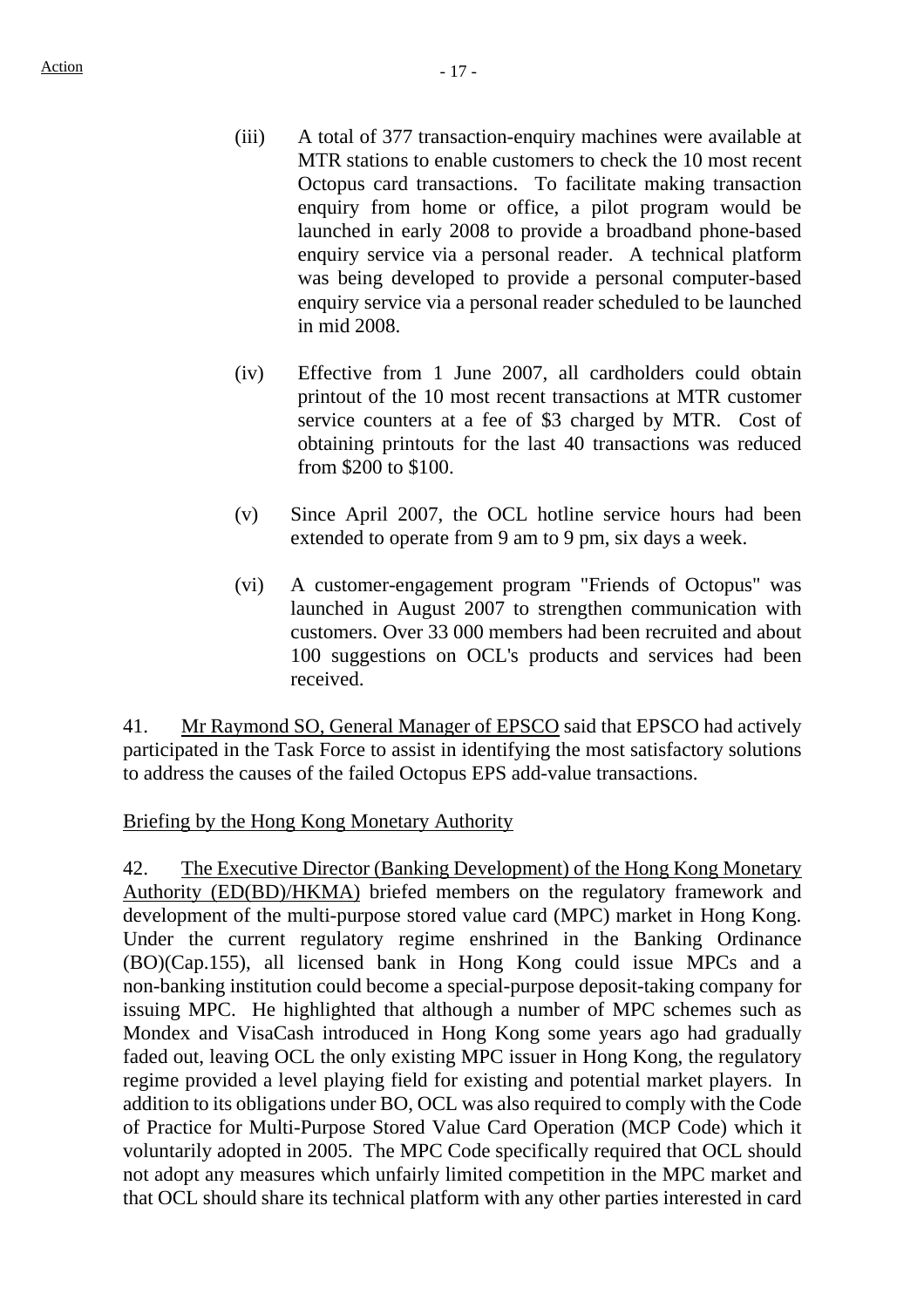issuing after taking into account security requirements and reasonable commercial considerations. To improve competition in of the MPC market, HKMA had played a more active role as a facilitator and had discussed with various parties, including OCL, other card scheme operators and card issuers, to explore possible ways of introducing competition to the MPC market. To offer more choices to cardholders without affecting the backbone system and smooth functioning of the current operation of the Octopus Card, opening up the card-issuing business of Octopus was an option considered worth pursuing.

### Discussion

#### *Review of the Octopus EPS add-value service*

43. Noting that OCL had made refunds to customers affected by failed Octopus EPS add-value transactions identified between January 2000 and December 2006, Miss TAM Heung-man was concerned whether refunds had been or could be made to all affected customers since the commencement of the Octopus EPS add-value services; and if not, actions to be taken by OCL to follow up the cases.

44. Ms Prudence CHAN of OCL advised that the Octopus EPS add-value service was launched in the fourth quarter of 1998. However, records on failed transactions were only available for the past seven years (i.e. from January 2000 until February 2007 when the service was stopped) for which review and refunds could be arranged. For the period between the commencement of the service until the end of 1999, unclaimed funds amounting to \$300,000 had been held in a suspense account from which refunds would be made to customers with valid claims. OCL would also donate \$400,000 to St. James Settlement for launching a joint programme to provide financial assistance for underprivileged school children to participate in extra-curricular activities.

45. While appreciating that the operation of retail payment instruments might not be flawless, Mr WONG Ting-kwong was dissatisfied with the delay of OCL in taking necessary remedial actions to arrange refunds to customers affected by failed EPS add-value transactions. Mr WONG noted with concern that OCL had kept the unclaimed funds in a specific account for years since the introduction of the EPS add-value service in 1998 and had only arranged refunds to customers in response to complaints about the failed EPS add-value transactions in February 2007. He opined that if OCL had reviewed its operation and arranged refunds to affected customers on its own accord years ago, it would have been able to review the transaction records from 1998 to end 1999 as well. He urged OCL to improve its operational transparency in this regard. Ms Emily LAU shared Mr WONG's view on the need for OCL to take prompt remedial actions on faulty transactions and to improve transparency in its operation.

46. In reply, Ms Prudence CHAN appreciated members' concern about the importance of transparency in the operation of the Octopus card system. To enhance transparency and communication with customers, Ms CHAN advised that a number of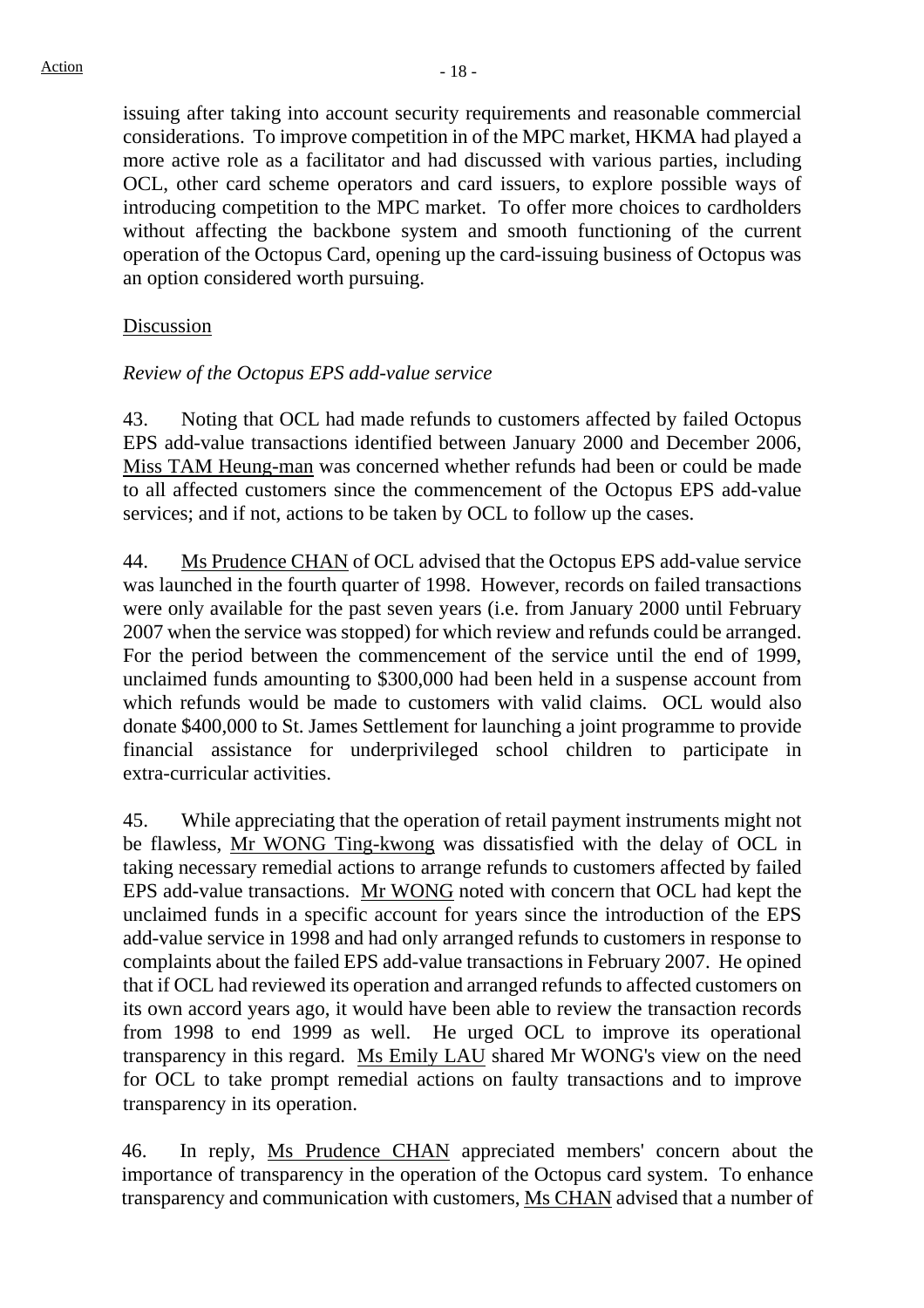initiatives had been launched by OCL, notably the "Friends of Octopus" program designed to strengthen OCL's two-way communication with customers and to gather input from customers for the development of OCL's product and services. Responding to members' enquiry about OCL's plan, if any, of resuming the Octopus EPS add-value service, Ms CHAN stressed that OCL would accord priority to the protection of customers' interest over the convenience of services and hence would only resume the EPS add-value service when all issues that caused the problem had been fully resolved. She assured members that the Task Force had been working in full gear with a view to arriving at a decision on the resumption of EPS add-value service or otherwise shortly. Ms Emily LAU requested OCL to keep members posted of its decision on whether to resume the Octopus EPS add-value service in due course.

(*Post-meeting note*: OCL's written response to Ms LAU's request above was circulated to members vide LC Paper No. CB(1)496/07-08 on 24 December 2007.)

*Regulation of the multi-purpose stored value card market* 

47. While supporting HKMA's work in promoting competition in the MPC market, Miss TAM Heung-man opined that consumers' interest could only be safeguarded with proper regulatory oversight over the MPC market. Miss TAM was concerned that HKMA had not been aware of the failed Octopus EPS add-value transactions in the past years until complaints were lodged by customers in early 2007. She therefore called on HKMA to review whether improvements should be made to the existing regulatory regime to prevent failures in the operation of MPC systems.

48. In reply, the Executive Director (Banking Supervision)/HKMA (ED(BS)/HKMA) advised that the failed Octopus EPS add-value transaction incident involved issues relating to the operational risk management of the service providers concerned, of which a high standard had been set under the existing regulatory regime. He pointed out that the regulator could not take over the important function of risk management and internal control that should be performed by the management of authorized institutions in their day-to-day operation. In the present incident, it was important to note that HKMA had taken prompt action in the wake of the failed Octopus EPS add-value transactions, including the appointment of Prof CHAN Chi-fai as an Advisor to OCL and the requirement for OCL to commission an independent auditor to review the root causes of the incident. HKMA had examined the findings of the independent auditor and considered that the review had been conducted in a comprehensive and practical manner. ED(BS)/HKMA nevertheless agreed that there was always room for improvement in any regulatory framework and the experience of this incident would provide useful reference to HKMA in setting supervisory focuses for institutions authorized to issue MPCs.

49. Mr TAM Heung-man remained concerned whether the operation of OCL's services was subject to adequate regulatory oversight, such as the internal control of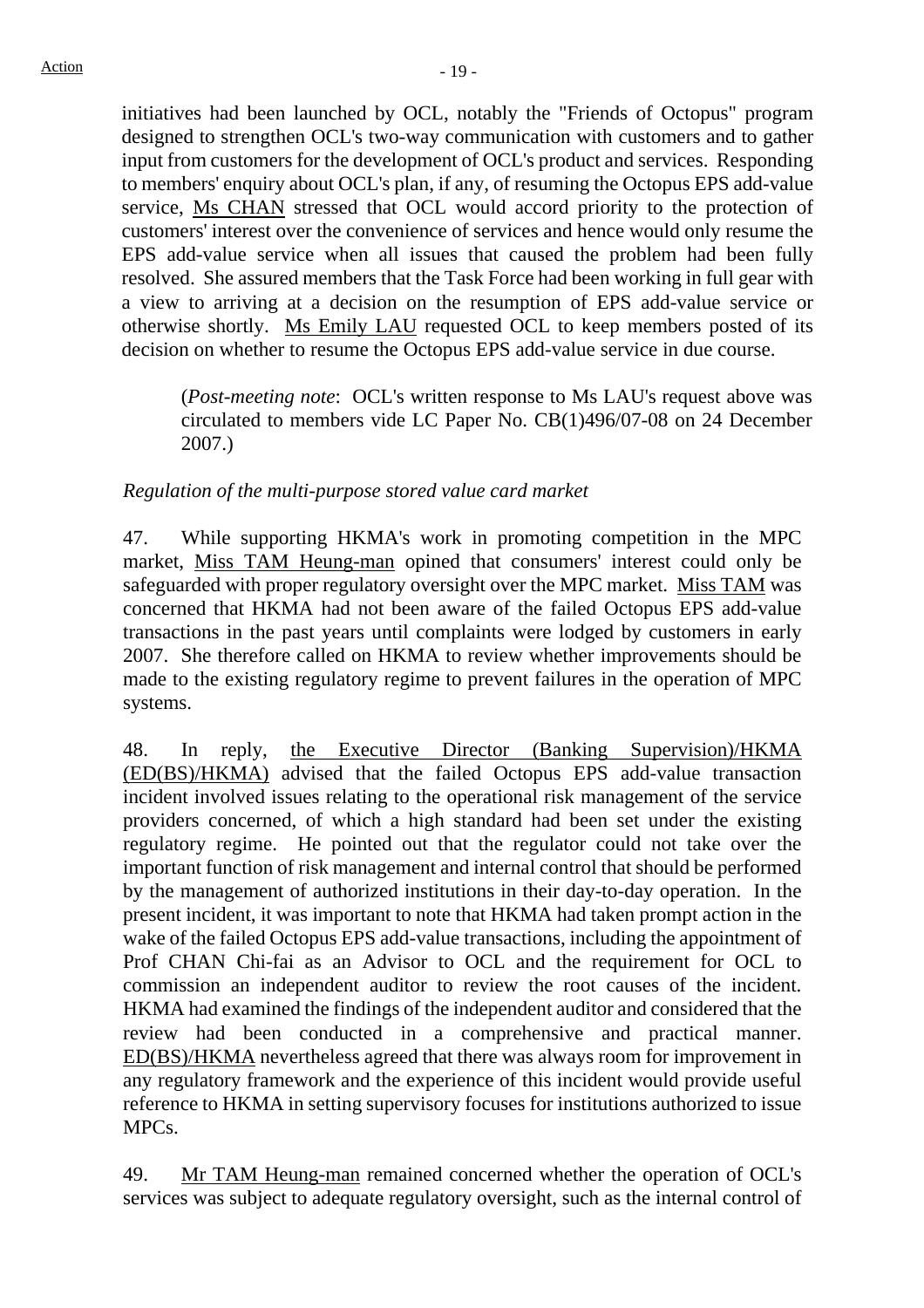OCL's operation through regular reports on operational risk assessments. In response, ED(BS)/HKMA reiterated that a high standard on operational risk management was already required under the existing regulatory regime and ongoing supervisory efforts in this regard were robust. HKMA had requested OCL to appoint an independent auditor to review the failed add-value transaction incident as well as broader issues including the management of operational risks of OCL. Recommendations to improve the management of operational risks had been set out in detail in the auditor's report. HKMA would monitor progress of implementation of these recommendations and where appropriate, incorporate the relevant recommendations in the ongoing supervisory process.

#### *Promoting competition in the multi-purpose stored value card market*

50. Noting HKMA's view that opening up the card-issuing business of Octopus was an option considered worth pursuing, Ms Emily LAU enquired about HKMA's role and work in promoting competition in the MPC market. In reply, ED(BD)/HKMA advised that HKMA had assumed the role of a facilitator in its discussion with parties concerned to explore possible ways of promoting competition in the MPC market. As the development of the technical platform for MPCs involved heavy investment, it might not be financially viable for new entrants to develop their own platform. Promotion of competition in the market through opening up the card-issuing business with shared use of OCL's technical platform, subject to security requirements and reasonable commercial considerations, was therefore considered an option worth pursuing. Enhanced competition in the MPC market would enable consumers to benefit from a wider choice of MPC services and probably at lower costs. In promoting competition, ED(BD)/HKMA nevertheless reiterated that HKMA would facilitate rather than adopt a "hands-on" approach in market development.

51. Ms Emily LAU appreciated that increased market competition would ultimately benefit consumers, and called on HKMA to assume a more proactive role in promoting market competition instead of continuing its reactive role as a facilitator. Noting HKMA's comment that the introduction of constactless credit cards would likely compete intensely with Octopus Cards, Ms LAU enquired when and how consumers could benefit from this new product. Mr SIN Chung-kai supported the development of a diversity of electronic payment instruments to promote competition in the MPC market and provide choices to customers. He also highlighted the need to ensure security if OCL's technical platform was to be shared with other parties interested in the card-issuing business.

52. In response, ED(BD)/HKMA said that HKMA was working in a proactive manner in pursuing measures to improve the competition environment of the MPC market. He clarified that contactless credit cards operated on a different system and would not share the technical platform of Octopus cards. While these credit cards would offer a comparable level of convenience and speed of transactions as Octopus cards, they could only be used at merchant outlets where the requisite technical devices had been installed. On concerns about security, ED(BD)/HKMA assured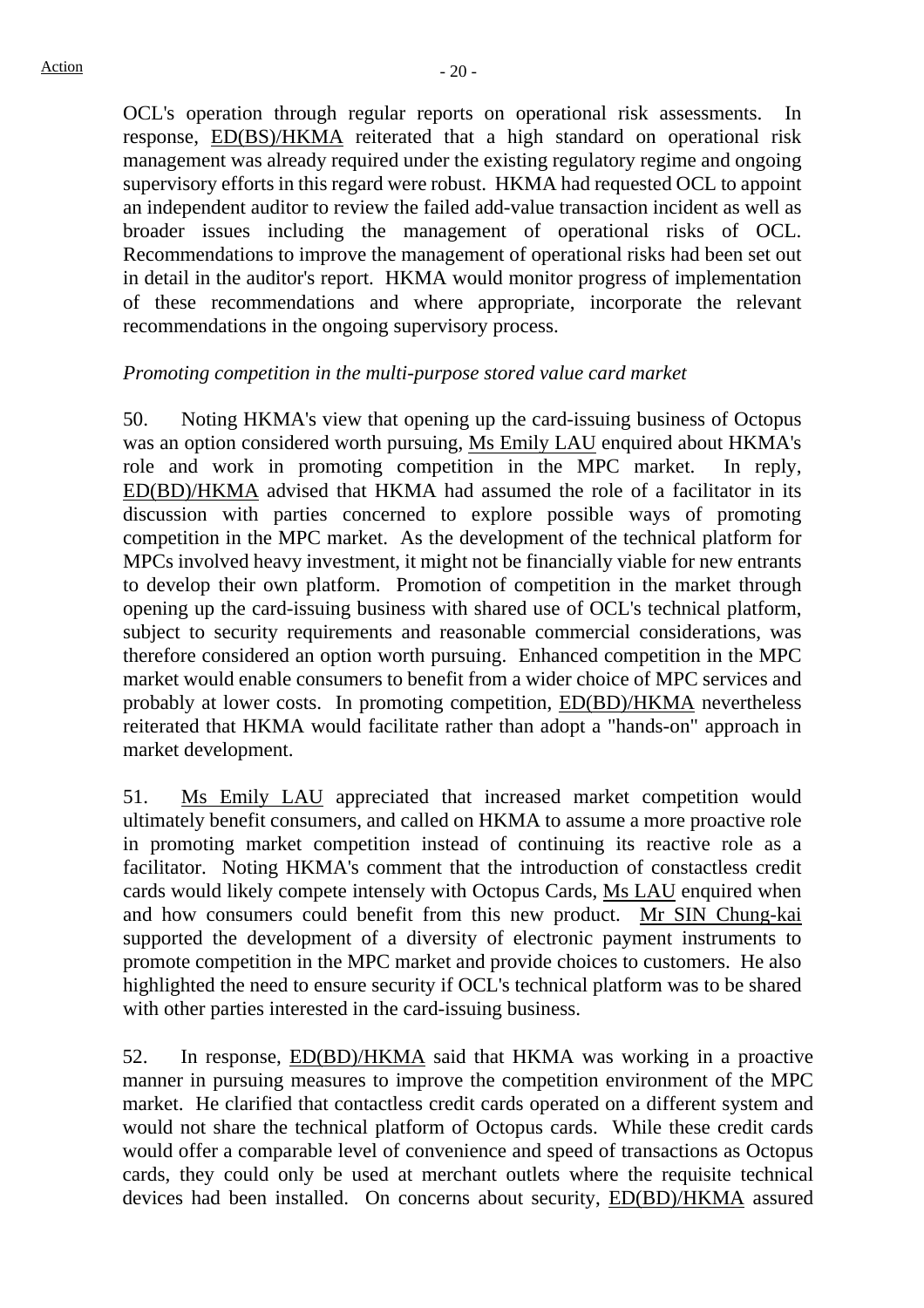**HKM** A

members that security and efficiency of MPC systems were matters of primary concern to HKMA in facilitating market competition. As to Ms Emily LAU's concern about the progress and timeframe for the development of new market products, ED(BD)HKMA advised that HKMA would monitor market developments closely with a view to reverting to the Panel on new developments at an appropriate time.

*Strengthening consumer protection* 

53. To encourage and promote the use of P-cards by customers, Miss TAM Heung-man called on OCL to consider members' request at the Panel meeting in March 2007 to issue P-cards with no additional charge, instead of only waiving the \$20 handling fee on P-card applications from 1 August 2007 to 31 July 2008. In reply, CEO/OCL advised that OCL would consider, subject to customers' response to the promotion program, whether the application fee should continue to be waived and duration of for the waiver. ED(BD)/HKMA added that promoting competition in the MPC market with new entrants to compete with OCL in the provision of MPC services might address the concern about charges for P-cards in the long run.

54. To strengthen protection of Octopus cardholders, Mr WONG Ting-kwong requested OCL to consider a number of suggestions from the Democratic Alliance for Betterment and Progress of Hong Kong, including:

- (a) stepping up the promotion of P-cards with a view to encouraging wider use by customers;
- (b) abolishing the \$50 deposit for Octopus cards;
- (c) facilitating Octopus cardholders' checking of balance through the Internet;
- (d) providing printed receipts through automatic add-value machines at MTR stations;
- (e) reducing the lead time required for disabling Octopus cards upon report of card losses; and
- (f) providing a dedicated hotline for reporting card losses.

55. Mr SIN Chung-kai was concerned whether P-cards had been widely used by Octopus cardholders. To provide better customer services and safeguard the interests of customers, Mr SIN opined that OCL should consider improving its system to provide on-line services.

56. Ms Prudence CHAN thanked members' valuable views and said that OCL had aimed to provide a choice to customers in promoting the use of P-cards. Under the Personalized Card Instant Issuance Program, customers might choose to apply